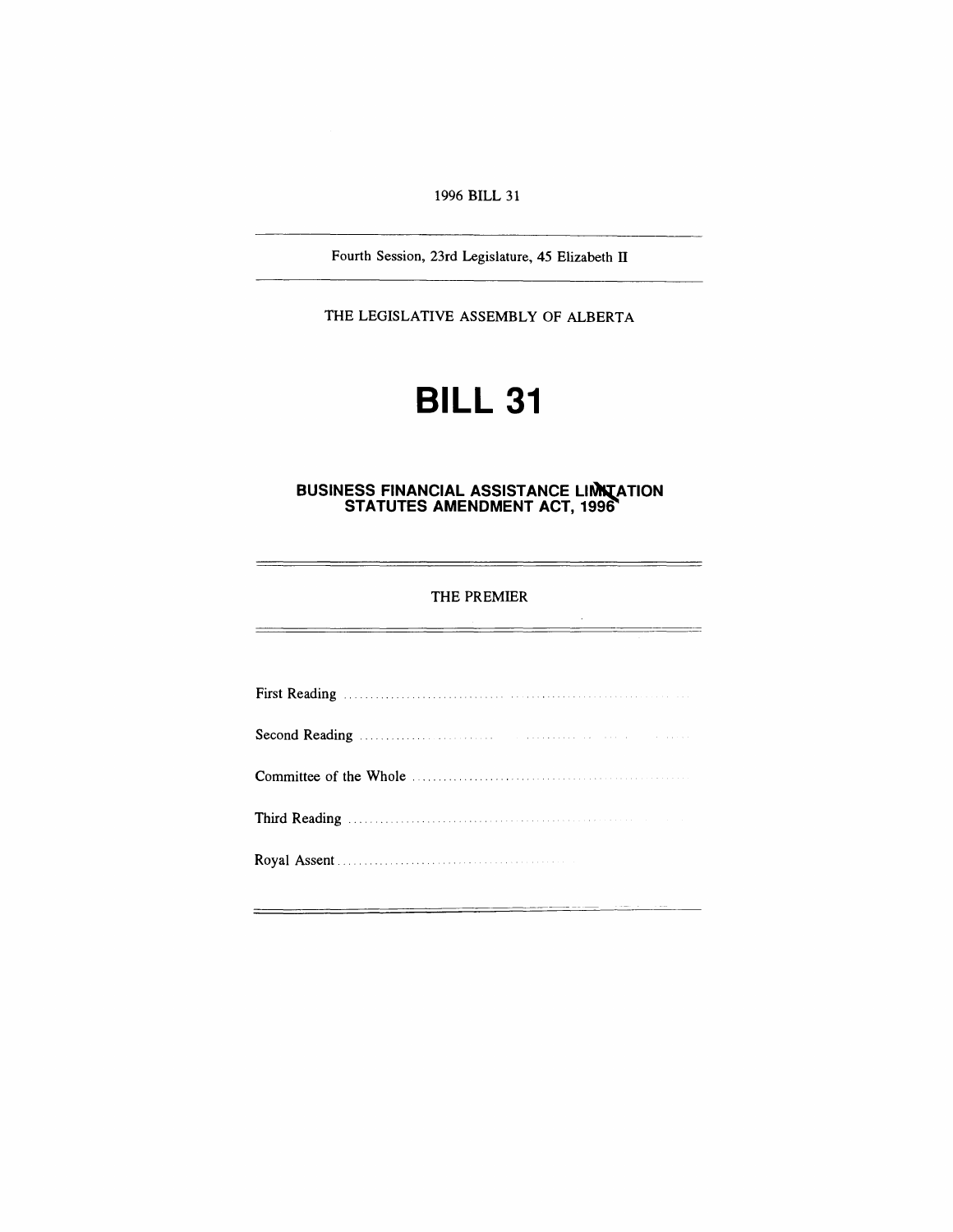*Bill 31*

# *BILL 31*

#### *1996*

#### *BUSINESS FINANCIAL ASSISTANCE LIMITATION STATUTES AMENDMENT ACT, 1996*

*(Assented to 1996)*

*HER MAJESTY, by and with the advice and consent of the Legislative Assembly of Alberta, enacts as follows:*

#### *Financial Administration Act*

*Amends RSA 1980 cF-9*

*1(1) The Financial Administration Act is amended by this section.*

*(2) Section 13(3) is amended by striking out "7,4(2)(c)".*

*(3) The following is added after section 49:*

*49.1(1) For the purposes of this section,*

- *Restrictions on investment by Crown and Provincial agencies*
- *(a) "shares" means*
	- *(i) any equity or other share or interest in the capital, property, profits or earnings of a corporation, or*
	- *(ii) with reference to an interest in the success of a corporation, any instrument commonly known as a share, stock, unit or participation certificate or any similar term, or any communication, including one by electronic means, evidencing such an interest,*
- *(b) shares are purchased if and only if they are acquired for a consideration that consists of or includes the payment of money,*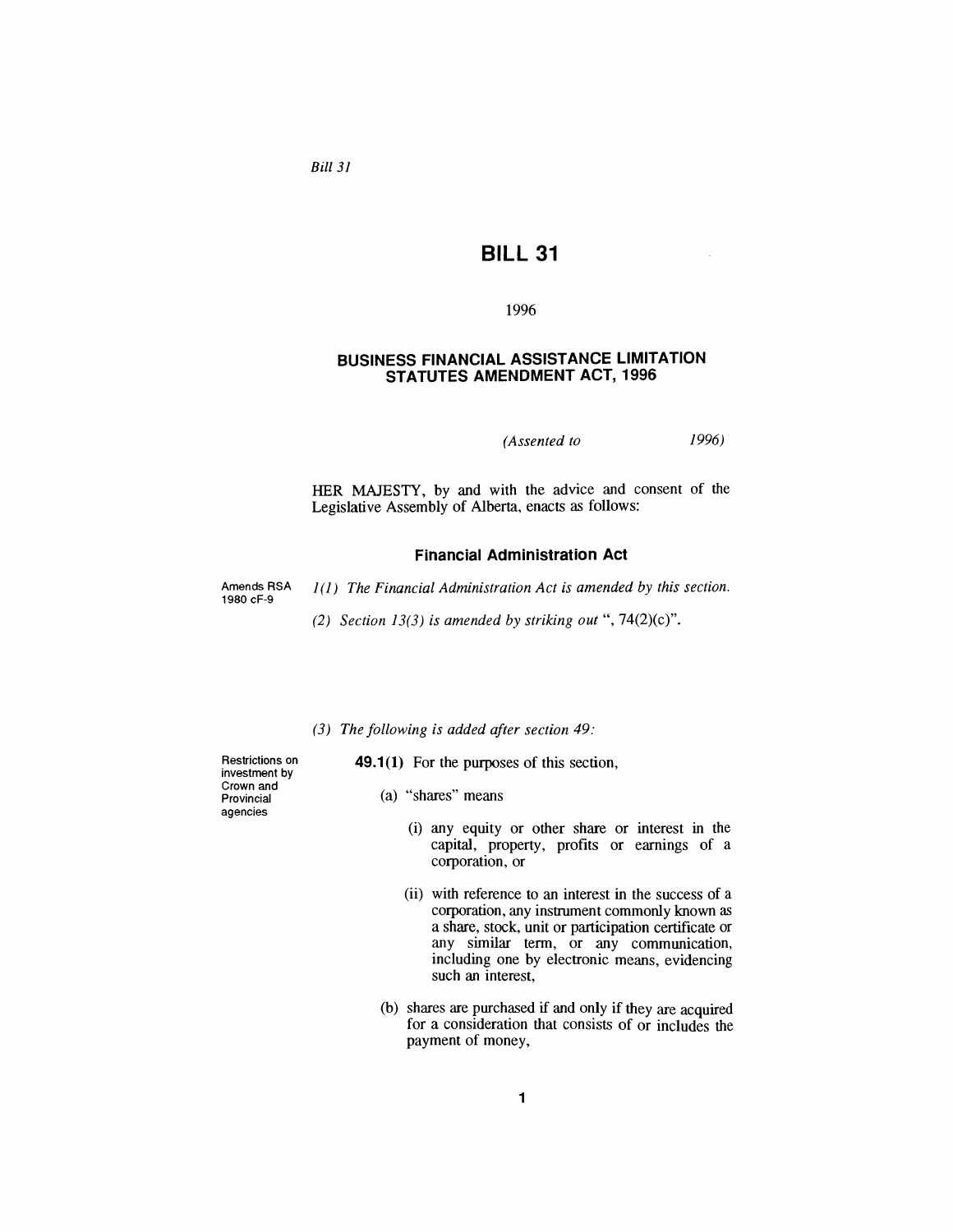#### *Explanatory Notes*

#### *Financial Administration Act*

*1(1) Amends chapter F-9 of the Revised Statutes of Alberta 1980.*

*(2) Section 13(3) presently reads:*

*(3) An authorization under subsection (1)(b) or (c) to exercise the powers ofthe Provincial Treasurer under sections 17, 74(2)(c) and 77 shall only be made with the prior approval in writing of the Treasury Board.*

*(3) Restrictions on purchases of shares, making of loans of money and acquiring of existing loans by the Crown and Provincial agencies.*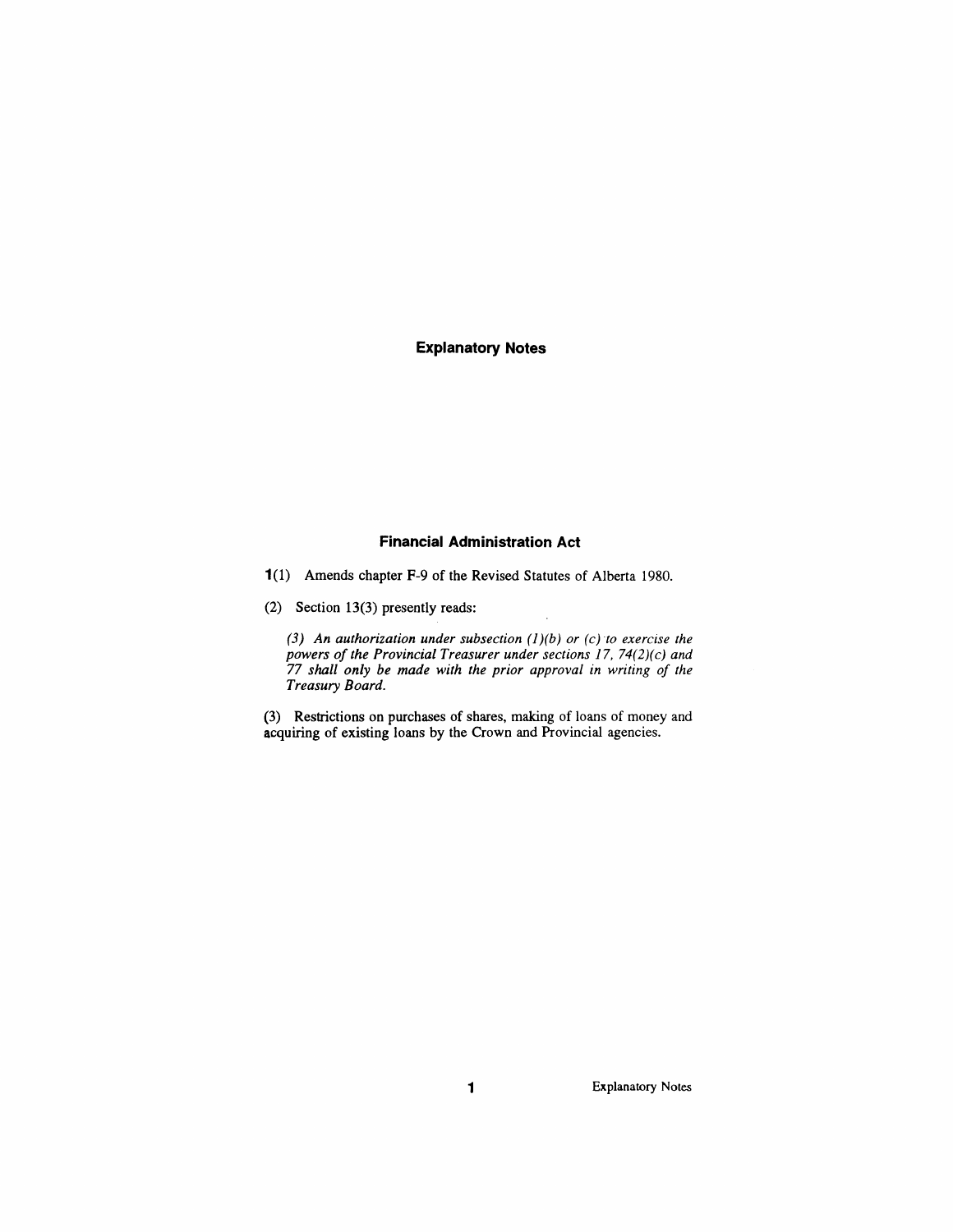- *(c) a loan of money is made if and only if the borrower is unconditionally required at the time the loan is made to make future repayment of all or part of the money advanced and regardless of by what name the transaction is called, and*
- *(d) section 74.2 applies with respect to a specific authorization under this section.*

*(2) Notwithstanding any other law, including section 2, a member of the Executive Council shall not, on behalf of the Crown, directly or indirectly purchase shares, make a loan of money, acquire an existing loan of money or, in a transaction involving the payment of any money, enter into a joint venture or partnership unless that transaction or transactions of a class into which that specific transaction falls are specifically authorized by or under*

- *(a) an Act, or*
- *(b) a subsisting regulation that was in force immediately before the commencement of this section, made under this or any other Act.*

*(3) A member of the Executive Council shall not introduce into the Legislative Assembly an appropriation Bill, or Estimates under such a Bill, that would involve the Crown'<sup>s</sup> entering into a transaction referred to in subsection (2) unless that transaction or transactions of a class into which that specific transaction falls are specifically authorized by or under an Act or a regulation referred to in subsection (2)(b).*

*(4) Subsection (2) does not affect any right, privilege, obligation or liability that by law*

- *(a) had been acquired or incurred and was still in effect, or*
- *(b) was accrued or accruing*

*immediately before the commencement of this section.*

*(5) A body that is created or that becomes a Provincial agency after the commencement of this section shall not carry on the business of purchasing shares, making loans of money or acquiring existing loans of money unless specifically authorized to do so by or under an Act.*

*(4) Section 59.1 is amended*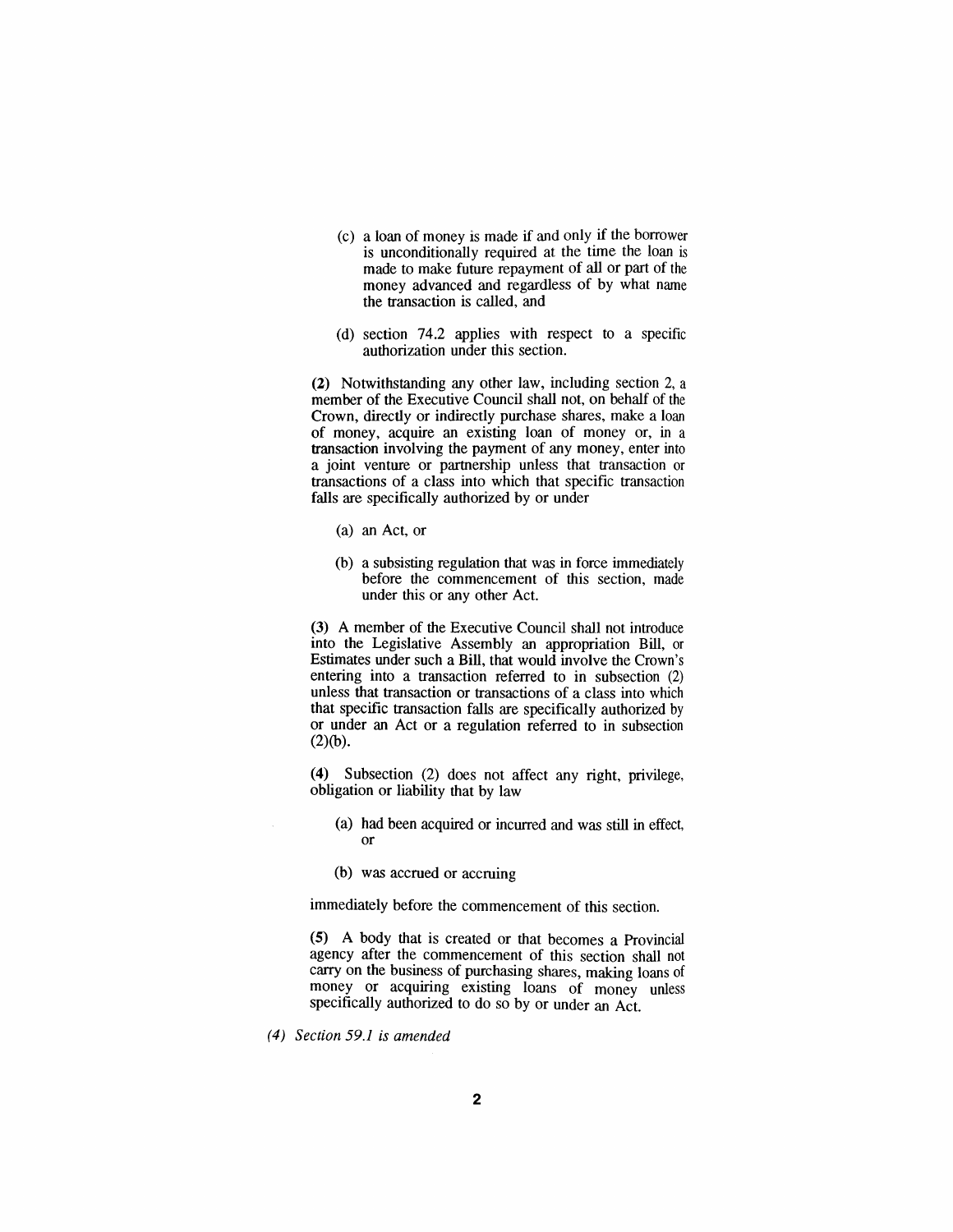*(4) Section 59.1 presently reads:*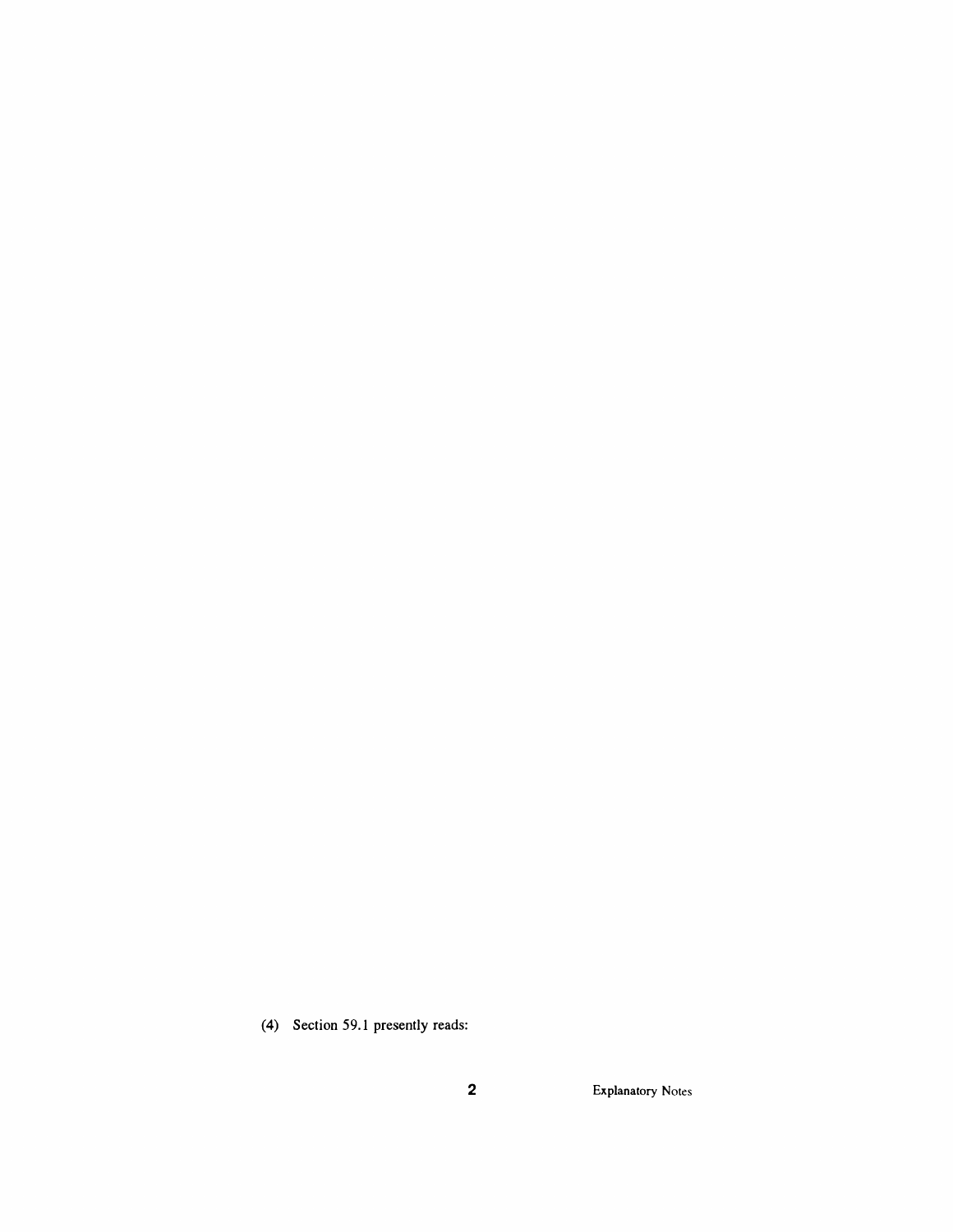- *(a) by striking out "under a supply vote" and substituting "pursuant to an Act passed after the commencement of section 1(4) of the Business Financial Assistance Limitation Statutes Amendment Act, 1996";*
- *(b) by striking out "the supply vote" and substituting "that enabling Act".*

 $\sim$   $\mu$ 

*(5) Section 73 is repealed.*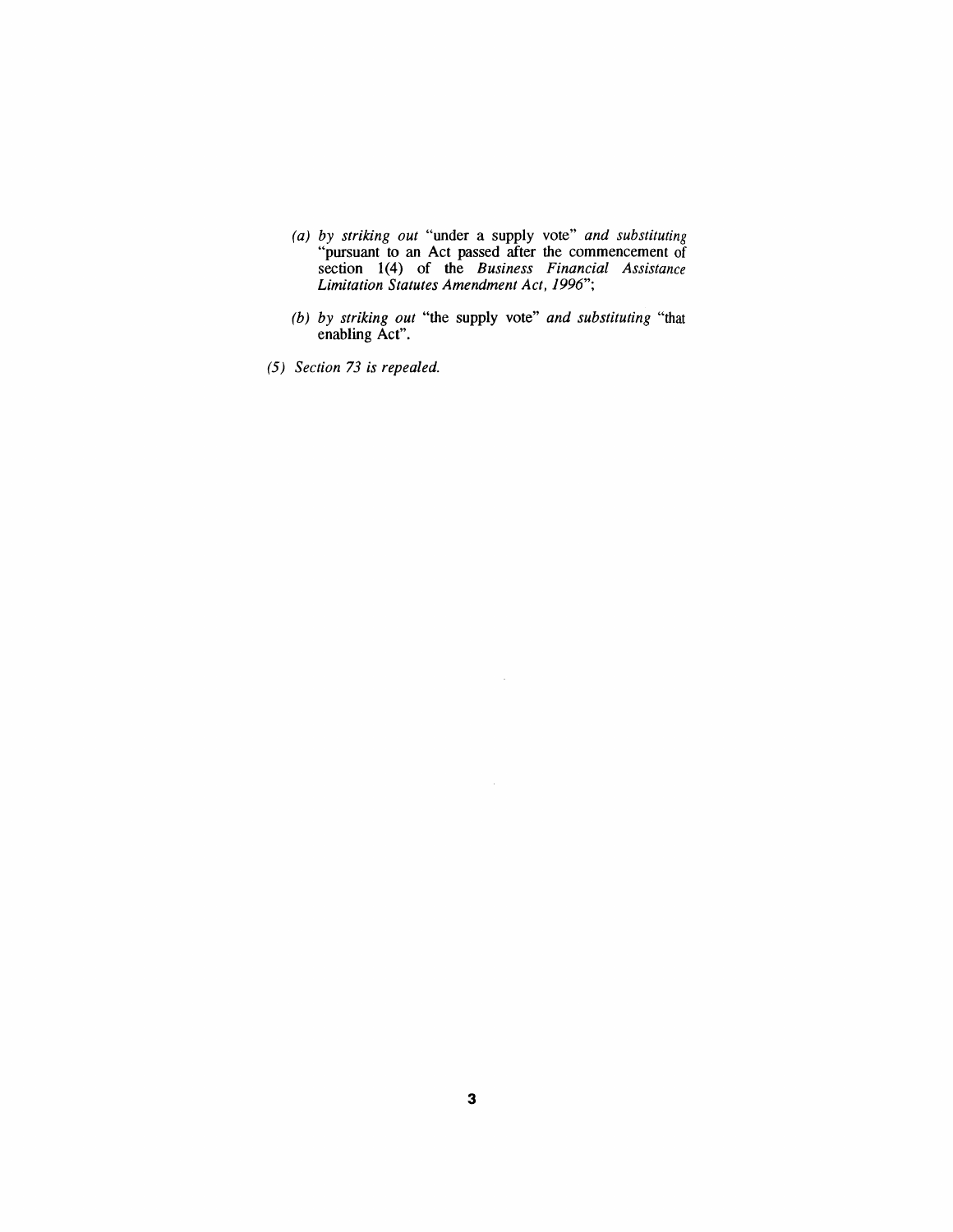*59.1 If the Crown, under a supply vote, makes a loan or acquires shores of capital stock in a corporation, the head of the department who administers the supply vote shall lay the loan agreement, the agreement under which the share is acquired and any material amendment to either agreement before the Legislative Assembly not later than 45 days after the end of the fiscal year in which the agreement or amendment, as the case may be, is made or, if the Legislative Assembly is not then sitting, not more than 15 days after the beginning of the next ensuing sitting.*

*(5) Section 73 presently reads:*

*73(1) The Lieutenant Governor in Council may, on the recommendation of the Provincial Treasurer, make regulations*

- *(a) governing the information to be included in and the documentation that must accompany an application for a guarantee or indemnity;*
- *(b) prescribing the fees payable to the Crown or a Provincial corporation in respect of the giving of guarantees or indemnities;*
- *(c) prescribing the conditions under which guarantees or indemnities may be given;*
- *(d) prescribing the conditions under which a guaranteed debt or indemnified contract may be transferred by the creditor to a new creditor or by the obligee to a new obligee;*
- *(e) prescribing the information and reports that are required to be submitted to the Provincial Treasurer or a Provincial corporation by the debtor and the creditor under a guaranteed debt and by the obligor and the obligee under an indemnified contract, and governing the form of the information and reports and the times at which they are to be submitted;*
- *(f) prescribing the form of guarantees and indemnities;*
- *(g) prescribing the amount and form of the security to be given by the debtor or obligor to the Crown or a Provincial corporation under a guaranteed debt or indemnified contract;*
- *(h) prescribing the information and reports that are required to be submitted to the Provincial Treasurer by Ministers of the Crown, Provincial corporations or other persons authorized by law to give guarantees or indemnities, and prescribing the form of the information and reports and the times at which they are to be submitted;*
- *(i) prescribing the requirements to be met by creditors or obligees under guaranteed debts or indemnified contracts*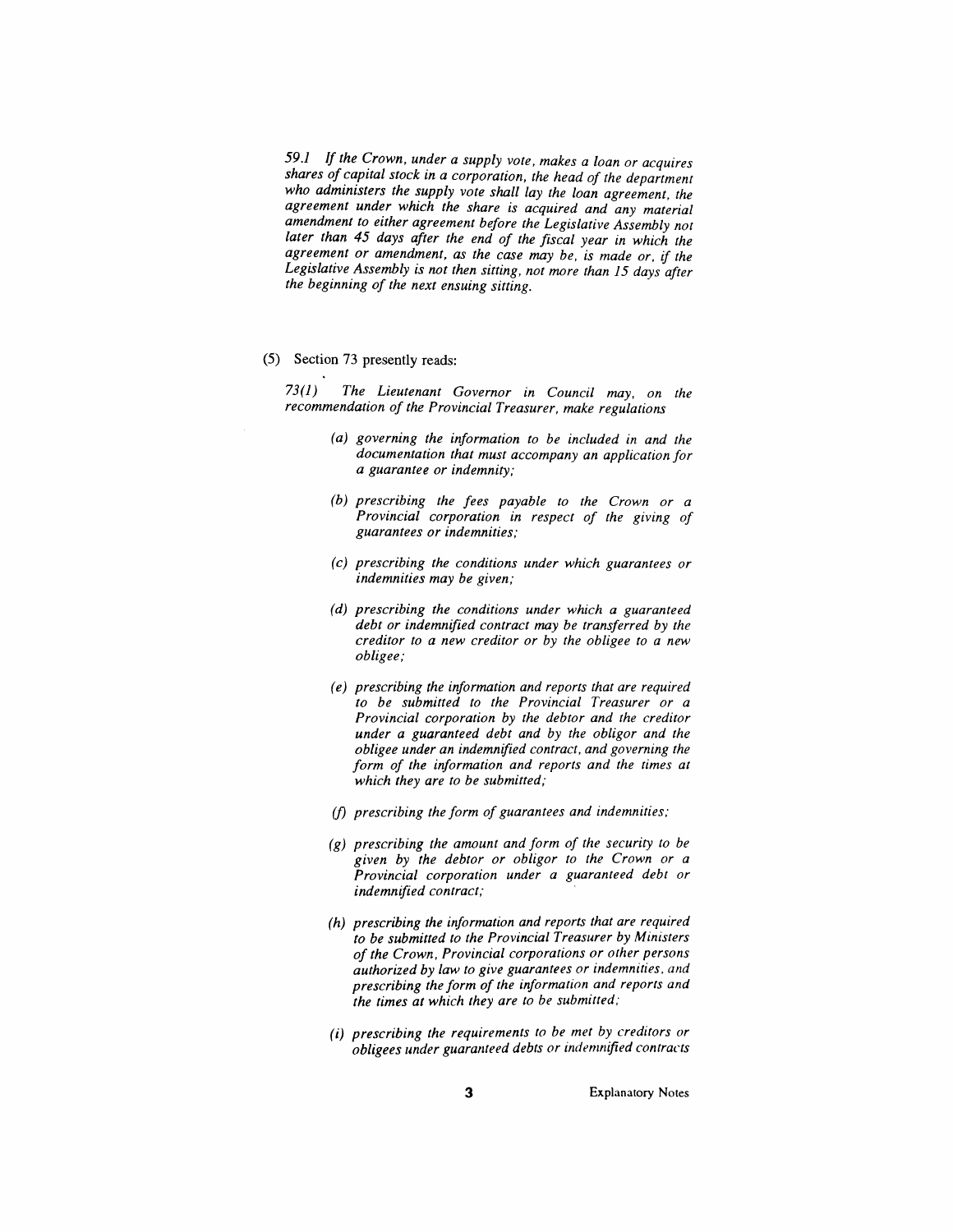### *(6) Section 74 is repealed and the following is substituted:*

*Indemnities by the Crown*

*74(1) Notwithstanding any other law, including section 2, the Crown may give an indemnity if and only if the indemnity is in writing and*

*(a) is ancillary and incidental to the business purpose of an agreement involving the Crown and that agreement is of a kind where no liability under the indemnity is likely, based on the historical experience of giving similar indemnities, to arise in*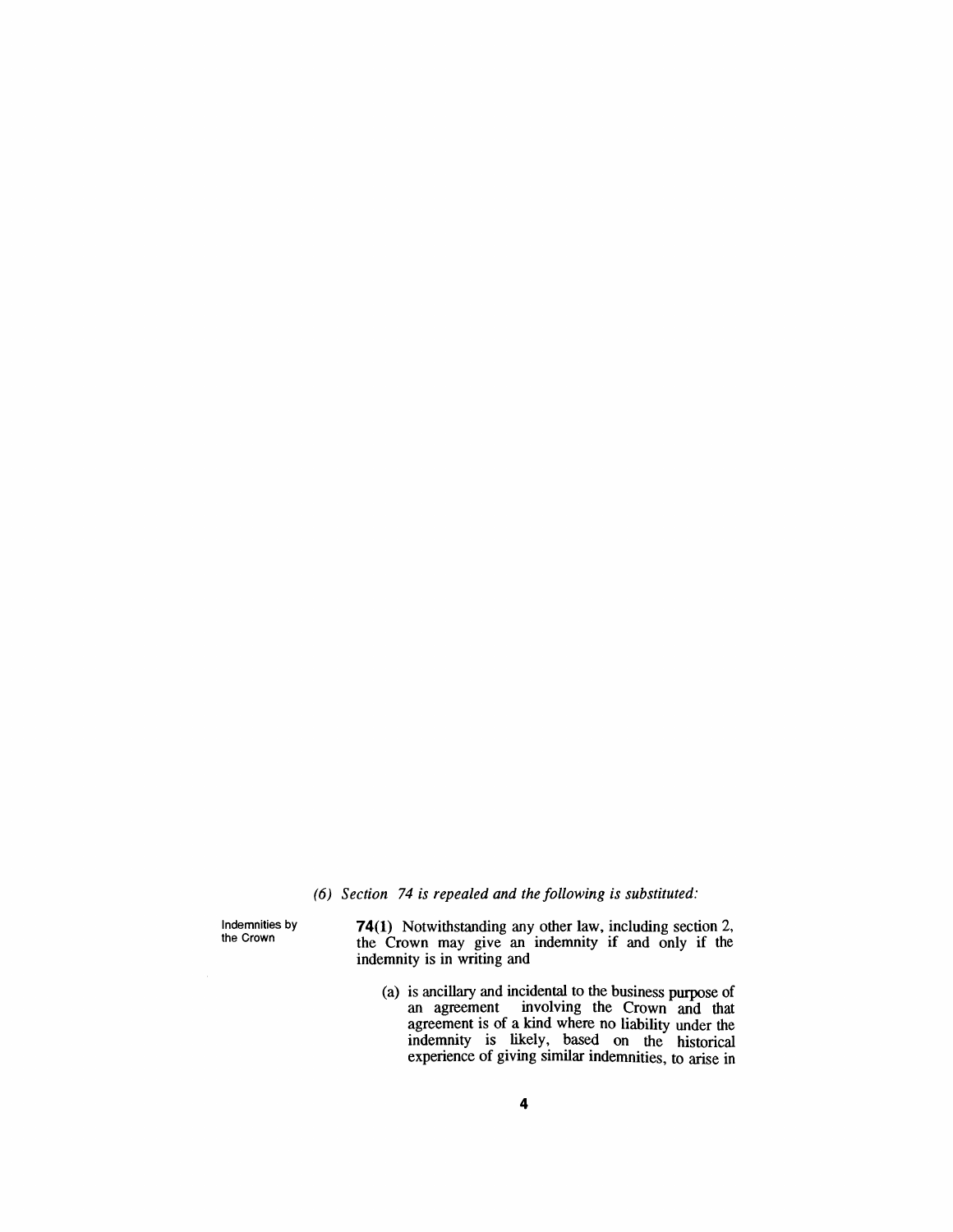*before payment or performance may be made on behalf of the Crown or a Provincial corporation as a result of being liable under a guarantee or indemnity;*

- *(j) prescribing the procedures to be followed by a Provincial corporation on the receipt of a demand for payment or performance by the Provincial corporation arising out of a guarantee or indemnity and before the payment is made or the performance is undertaken;*
- *(k) prescribing, with respect to an Act,*
	- *(i) the maximum amount of the total outstanding contingent liability, excluding interest, of the Crown or a Provincial corporation as a result ofguarantees or indemnities given under that Act,*
	- *(ii) the maximum amount of an individual guarantee or indemnity,*
	- *(iii) the maximum amount of the aggregate of loans that may be guaranteed in respect of any one person,*
	- *(iv) the maximum amount ofthe aggregate of obligations that may be indemnified in respect of any one person,*
	- *(v) the maximum percentage ofthe principal amounts of loans that may be guaranteed, or*
	- *(vi) the maximum percentage of the total obligation that may be indemnified;*
- *(l) exempting any guarantee or indemnity or any class of guarantee or indemnity from all or part of a regulation made under this section.*

*(2) Regulations under subsection (1) may classify guarantees or indemnities by the amount that is or may be involved in the guarantee or indemnity, by the Act under which the guarantee or indemnity is given or by any other means, and different provisions may govern different classes of guarantees or indemnities.*

*(3) An instrument creating or evidencing a guarantee or indemnity given by the Crown may be signed by the Provincial Treasurer.*

*(6) Section 74 presently reads:*

*74(1) In addition to and not in substitution for any other authority that the Crown may have to give a guarantee or indemnity, the Lieutenant Governor in Council, on the recommendation of a Minister, may authorize the giving by the Crown of guarantees or indemnities or classes or types of guarantees or indemnities.*

- *(1.1) A guarantee or indemnity given under subsection (1)*
	- *(a) shall be in the form approved by the Provincial Treasurer, and*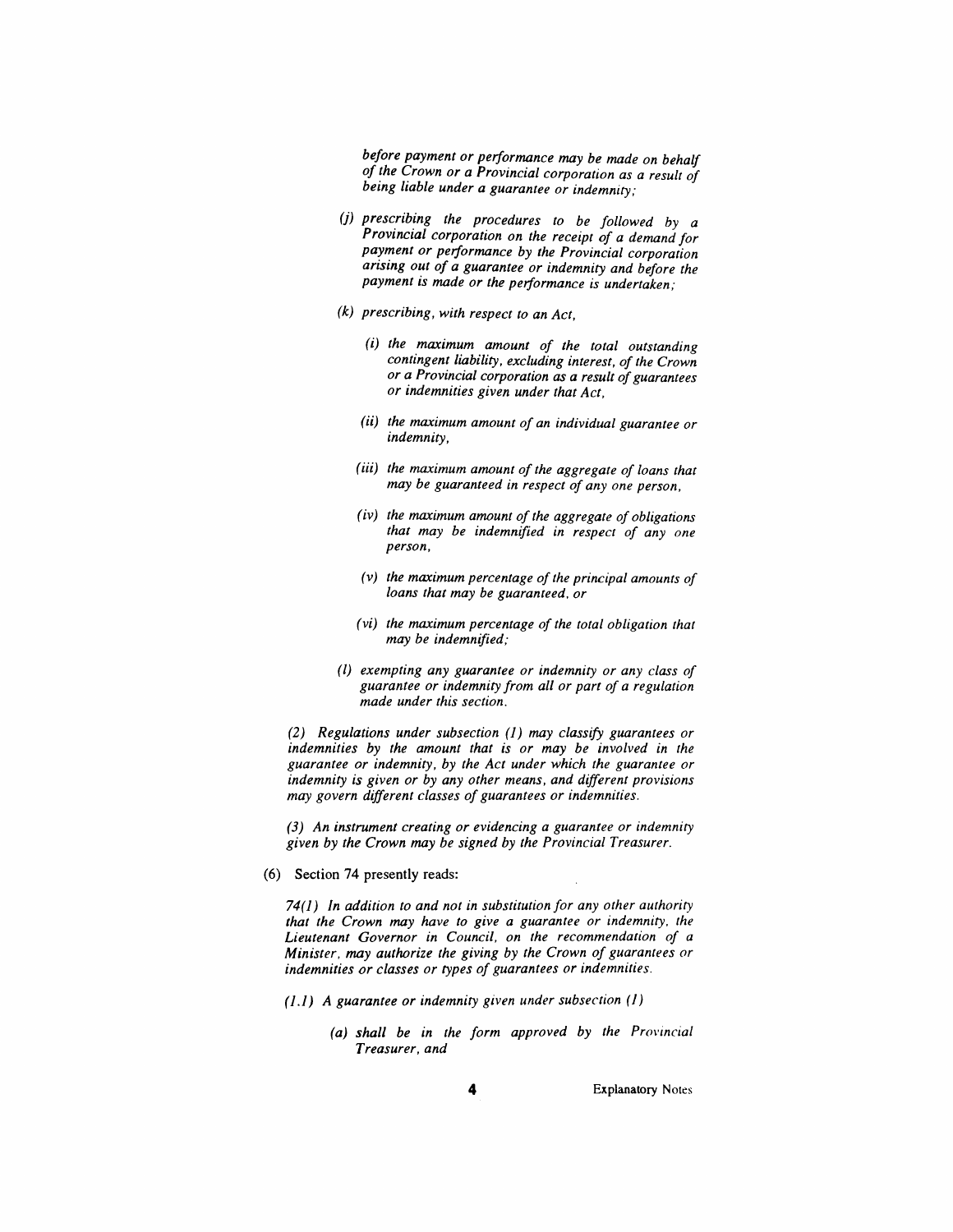*the normal course of the performance of the agreement if the agreement is properly performed,*

- *(b) is given to a person who is purchasing assets from the Crown or from a Provincial agency,*
- *(c) is given to individuals who are or were members of the Executive Council, members of the Legislative Assembly, employees of the Crown, members of Provincial committees, members or directors of Provincial corporations or members, directors or officers of corporations or unincorporated bodies serving in such capacities at the Crown's request, and the heirs and legal representatives of any such persons, to indemnify them against costs, charges and expenses, and on the basis, specified by the Lieutenant Governor in Council,*
- *(d) is an indemnity against losses that may be incurred by a financial institution resulting from a loan to a receiver, liquidator, bankruptcy trustee, administrator or other person acting in a similar capacity who is appointed by the Crown, or*
- *(e) is specifically authorized by or under an Act or a regulation made under this or any other Act.*

*(2) Order in Council numbered O.C. 668/92 is validated as if made under this section and section 74.2.*

*(3) The Lieutenant Governor in Council may, on the recommendation of the Provincial Treasurer, make regulations respecting authorizations for the purpose of subsection (1)(e).*

*74.1(1) Notwithstanding any other law, including section 2, a member of the Executive Council shall not, on behalf of the Crown, give a guarantee of the obligations of any person unless the guarantee is in writing and is specifically authorized by or under*

- *(a) an Act, or*
- *(b) a subsisting regulation that was in force immediately before the commencement of this section, made under this or any other Act.*

*(2) A member of the Executive Council shall not introduce into the Legislative Assembly an appropriation Bill, or Estimates under such a Bill, that would advance or authorize the advance of money under a guarantee by the Crown*

*Guarantees by Crown and Provincial agencies*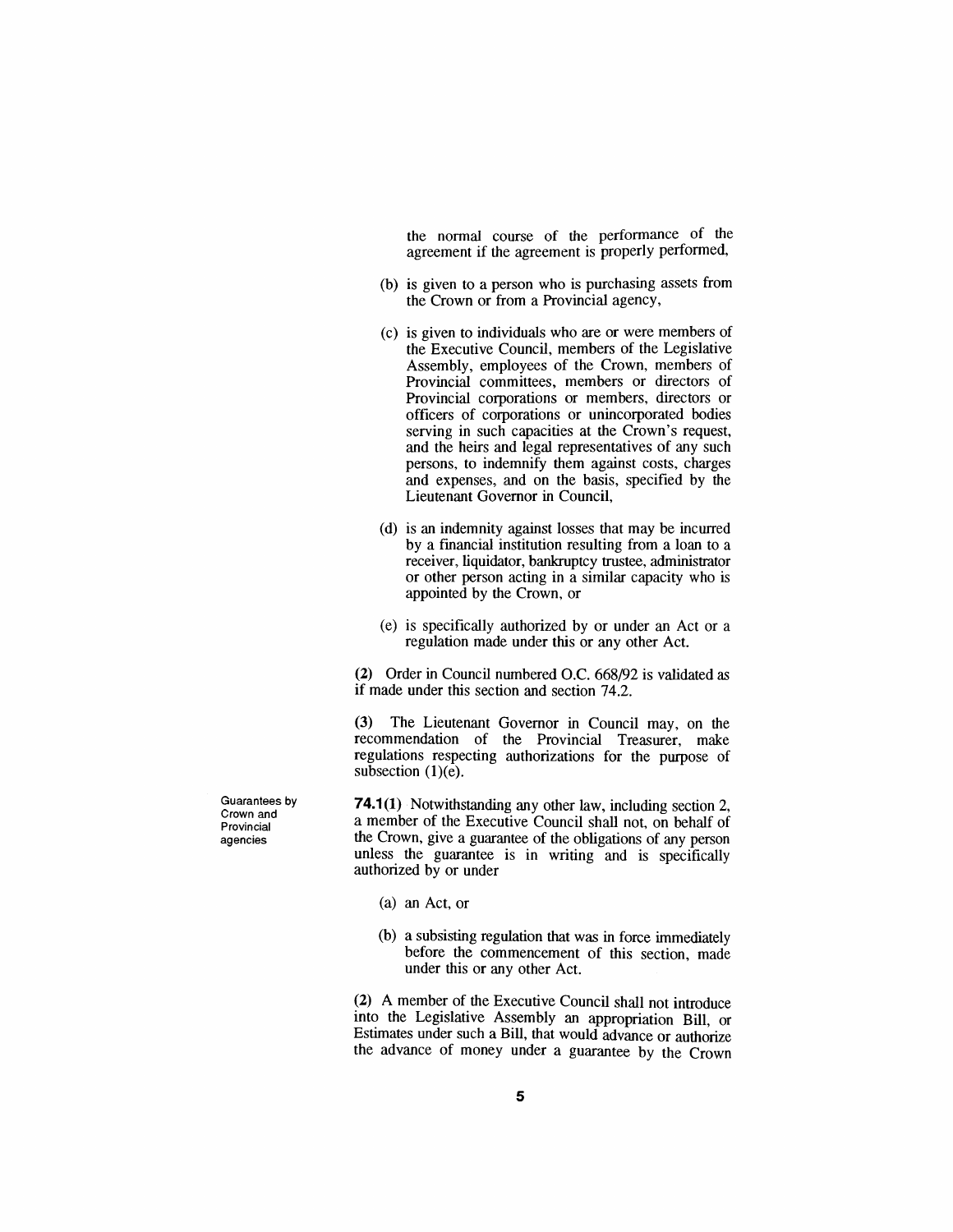- *(b) shall be executed on behalf of the Government by the Provincial Treasurer.*
- *(2) No guarantee of the payment of a debt shall be given unless it is*
	- *(a) given by an Act,*

 $\ddot{\phantom{a}}$ 

- *(b) authorized by the Lieutenant Governor in Council, or*
- *(c) if the guarantee is given or authorized other than as provided in clause (a) or (b), approved by*
	- *(i) the Provincial Treasurer, the Treasury Board or the Lieutenant Governor in Council if the total amount to be guaranteed under that guarantee is less than \$500 000,*
	- *(ii) the Treasury Board or the Lieutenant Governor in Council ifthe total amount to be guaranteed under that guarantee is \$500 000 or more but less than \$5 000 000, or*
	- *(iii) the Lieutenant Governor in Council if the total amount to be guaranteed under that guarantee is \$5 000 000 or more.*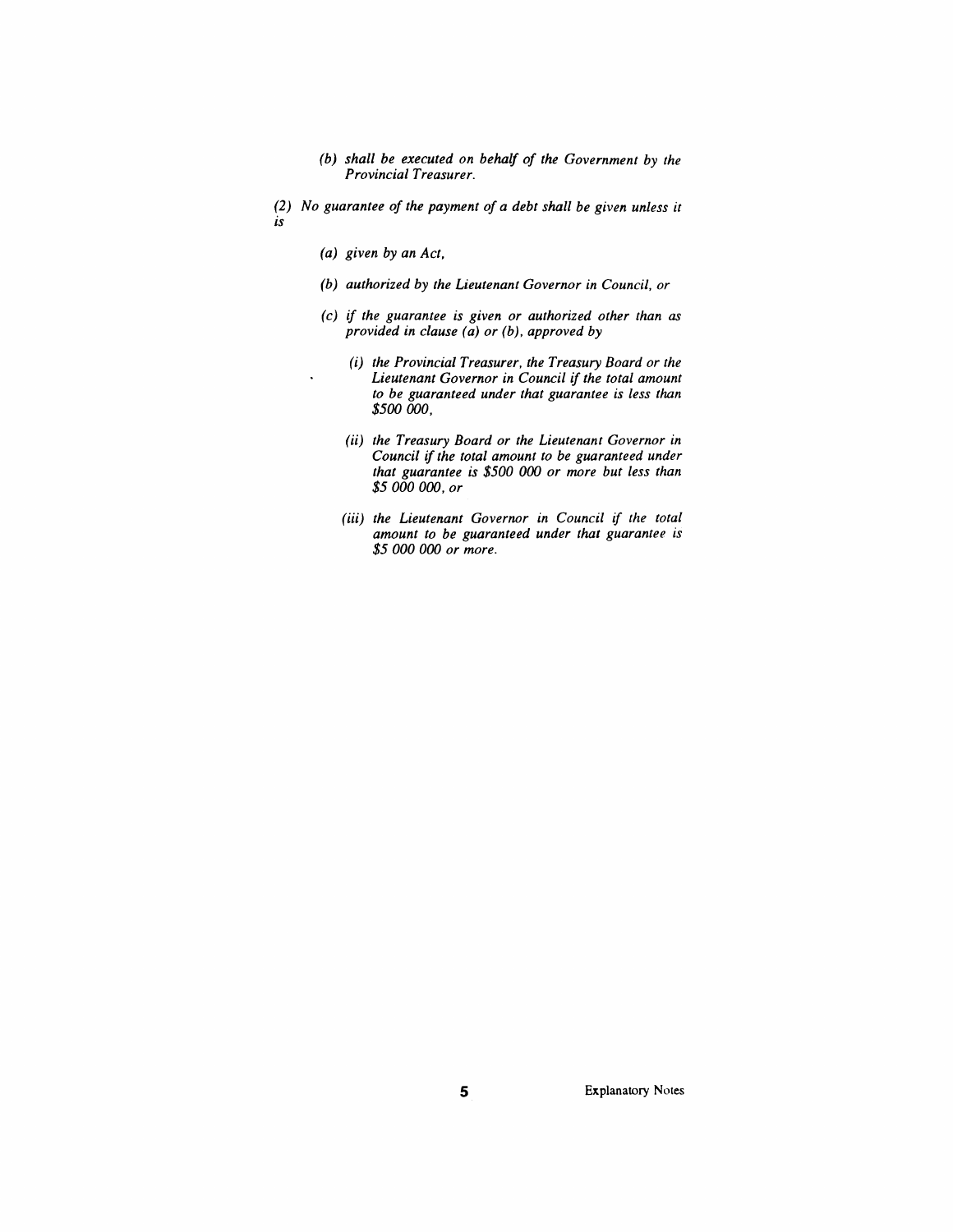*unless the guarantee is specifically authorized by or under an Act or a regulation referred to in subsection (1)(b).*

*(3) Subsection (1) does not apply with respect to the performance of any commitments that were in existence immediately before the commencement of this section.*

*(4) A body that is created or that becomes a Provincial agency after the commencement of this section shall not carry on the business of giving guarantees unless specifically authorized to do so by or under an Act.*

*74.2(1) Where a provision of an Act or of an applicable regulation prohibits a transaction to which section 49.1, 74 or 74.1 applies unless certain conditions are met or restricts such a transaction to certain financial or other limitations, then that provision, together with the meeting of those conditions or compliance with those limitations, as the case may be, is to be taken as a specific authorization for the purposes of that section.*

*(2) References in sections 49.1, 74 and 74.1 to specific authorization by an enactment are to be taken*

- *(a) to mean authorization in express terms in or by necessary implication from that enactment, and*
- *(b) to include instances where the transactions are required, are potentially required, or are one of a number of things required, to be done.*

*(7) Section 76(2) is amended by striking out "given by the Crown is authorized or approved under section 74, the Minister who recommended that the guarantee be" and substituting "is given by the Crown pursuant to an Act that was passed after the commencement of section 1(7) of the Business Financial Assistance Limitation Statutes Amendment Act, 1996, the member of the Executive Council responsible for that Act under which it was".*

#### *Agricultural Societies Act*

*Amends RSA 1980 cA-12*

*2(1) The Agricultural Societies Act is amended by this section.*

*(2) Section 33 is amended by adding the following after subsection (3):*

*Specific authorizations for sections 49.1, 74 and 74.<sup>1</sup> purposes*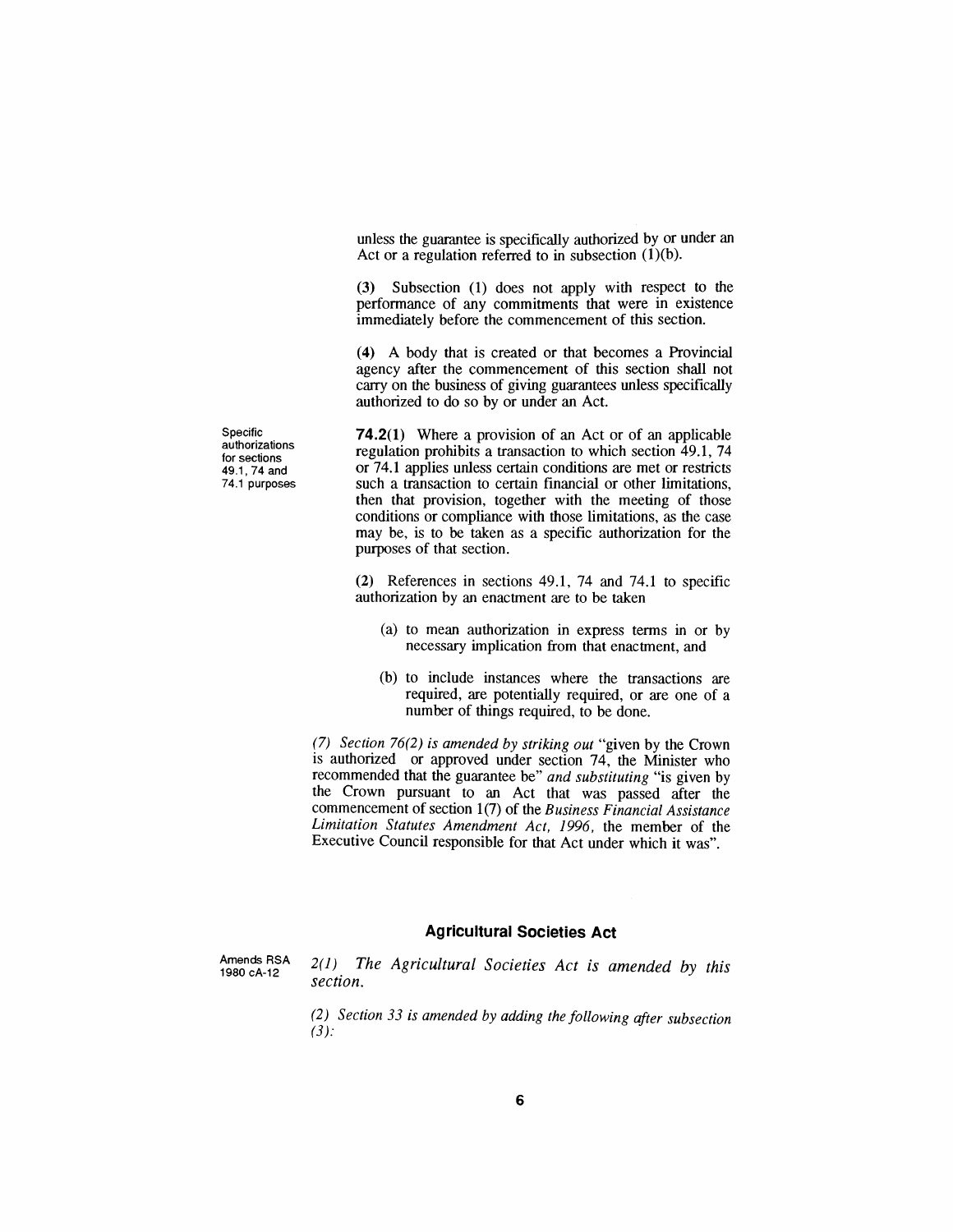#### *(7) Section 76(2) presently reads:*

*(2) If a guarantee given by the Crown is authorized or approved under section 74, the Minister who recommended that the guarantee be given shall lay the guarantee agreement and any material amendment to the agreement before the Legislative Assembly not later than 45 days after the end of the fiscal year in which the agreement or amendment, as the case may be, is made or, if the Legislative Assembly is not then sitting, not more than 15 days after the beginning of the next ensuing sitting.*

#### *Agricultural Societies Act*

*2(1) Amends chapter A-12 of the Revised Statutes of Alberta 1980.*

*(2) Requirement to review guarantee provision.*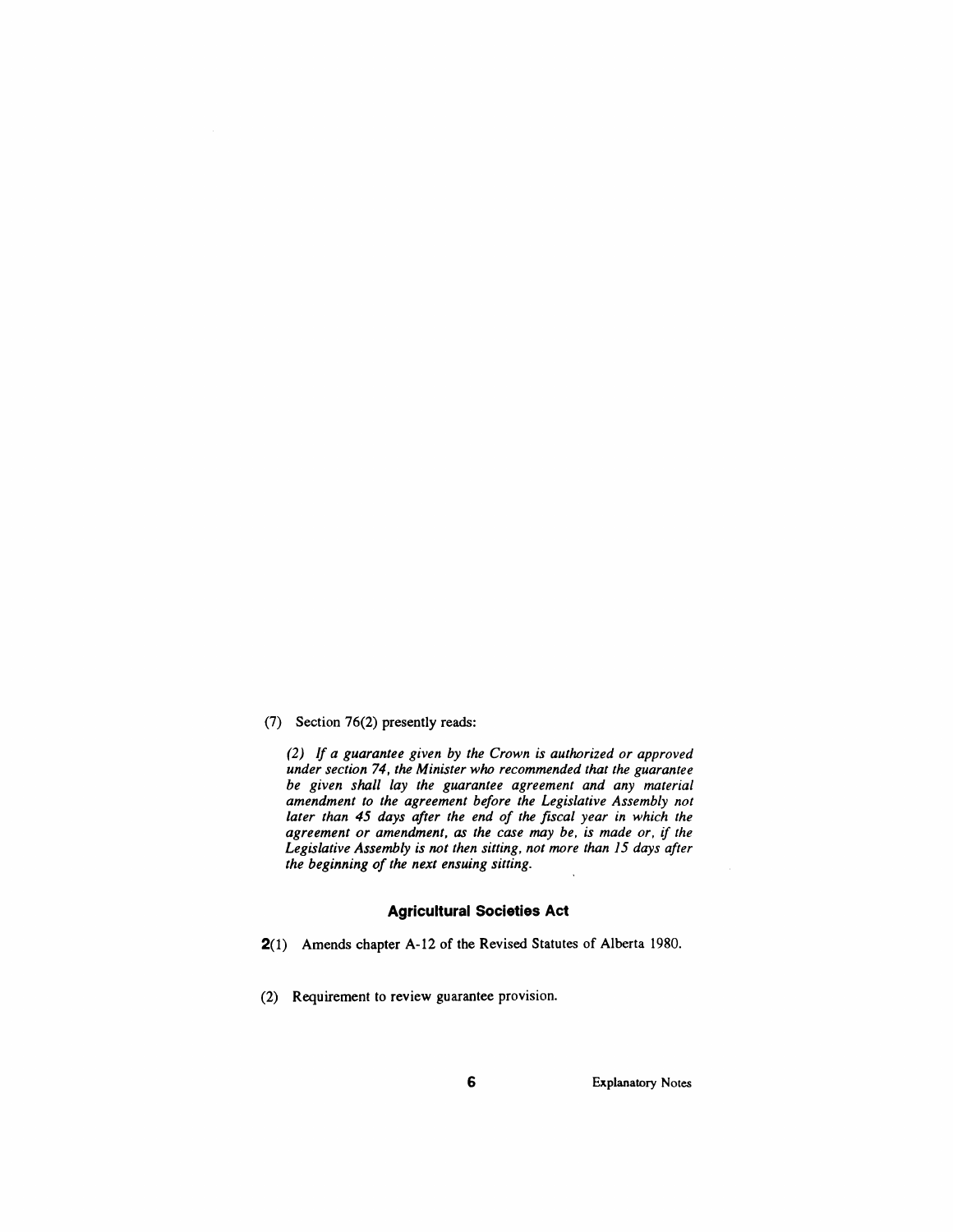*(4) At least every 5th calendar year, if during that period subsection (1) has not been repealed and a Government Bill has not been introduced into the Legislative Assembly that, if passed, would have the effect of repealing that enactment, the Minister shall ensure that a member of the Executive Council introduces into the Legislative Assembly a motion that would have the effect of facilitating a debate in the Assembly on the question of whether or not the enactment should be repealed.*

*(3) The following is added after section 43:*

*Transitional legislative review*

*44 Ifapplicable, the first motion required by section 33(4) following its commencement must, notwithstanding that enactment, be introduced in or before the first sitting of the Legislative Assembly held in 1999.*

#### *Agriculture Financial Services Act*

*Amends SA 1993 cA-12.5*

- *3(1) The Agriculture Financial Services Act is amended by this section.*
- *(2) Section 28 is amended*
	- *(a) in subsection (1) by striking out ", except with the approval of the Lieutenant Governor in Council,";*
	- *(b) in subsection (2) by striking out "without obtaining the approval of the Lieutenant Governor in Council";*
	- *(c) in subsection (3)*
		- *(i) by striking out "without obtaining the approval of the Lieutenant Governor in Council";*
		- *(ii) by striking out "approved by the Lieutenant Governor in Council" and substituting "allowed";*
		- *(iii) by adding ", as the case may be" after "under subsection (2)";*
	- *(d) by repealing subsection (4).*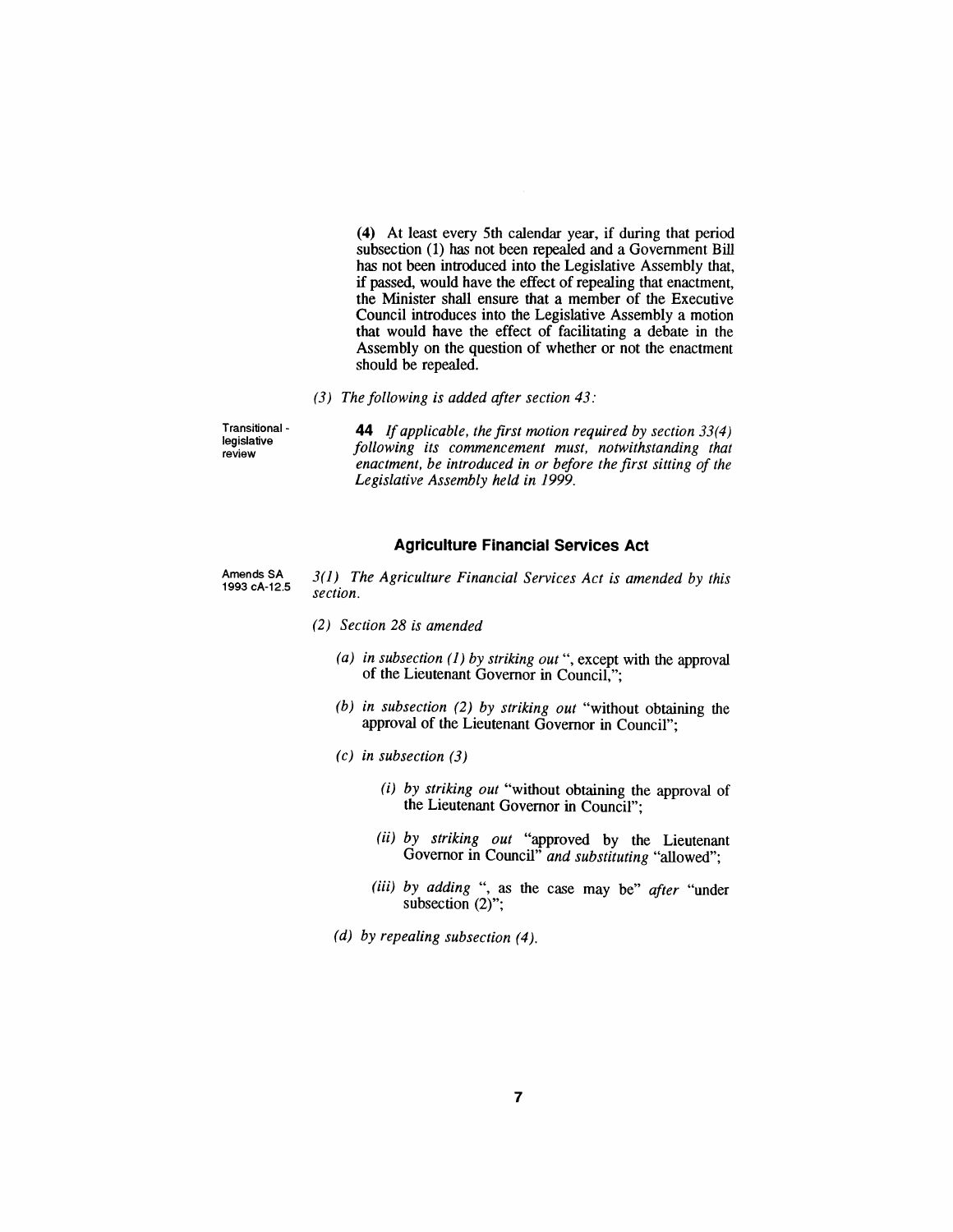*(3) Transitional - legislative review.*

### *Agriculture Financial Services Act*

*3(1) Amends chapter A-12.5 of the Statutes of Alberta, 1993.*

*(2) Section 28 presently reads:*

*28(1) The Corporation must not, except with the approval of the Lieutenant Governor in Council,*

- *(a) make a loan in excess of\$1 000 000,*
- *(b) execute a guarantee in excess of \$1 000 000, or*
- *(c) approve a loan or execute a guarantee if the sum of the amount of the loan or guarantee and the then outstanding balance of any other loan or guarantee made or executed by the Corporation to or for the benefit of the same borrower exceeds in the aggregate \$1 000 000.*

*(2) Notwithstanding subsection (1), the Corporation may increase the amount of an existing loan or guarantee without obtaining the approval of the Lieutenant Governor in Council when*

- *(a) the balance outstanding of any existing loan or guarantee at the time of approval by the Corporation of any increase is then in excess of \$1 000 000,*
- *(b) the increase does not exceed 10% of the balance of the loan or guarantee referred to in clause (a), and*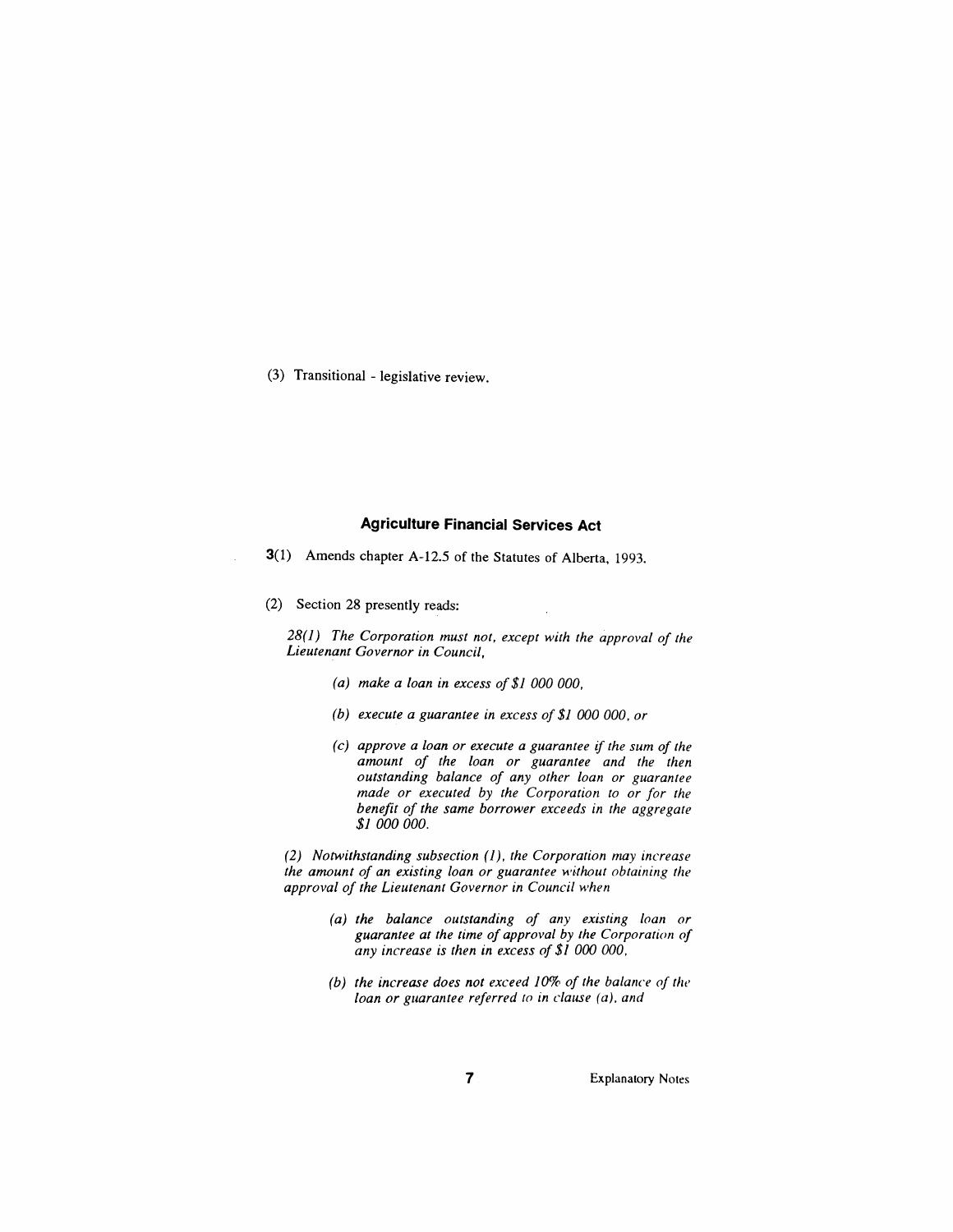*(3) The following is added after section 65:*

*Transitional limitation on financial assistance*

*65.1 If an approval was given before the commencement of section 3(2) of the Business Financial Assistance Limitation Statutes Amendment Act, 1996 under section 28(1), as it then existed, then the reference in section 28(3) to the "amount allowed" under subsection (1) is to be taken as a reference to the amount so approved.*

#### *Alberta Opportunity Fund Act*

*Amends RSA 1980 cA-34*

*4(1) The Alberta Opportunity Fund Act is amended by this section.*

*(2) Section 11(1) is repealed and the following is substituted:*

*Loans and guarantees* *11(1) Without limiting any other provision of this Act further restricting loans or guarantees, the Company may not*

- *(a) make a loan in a principal amount exceeding \$1 000 000,*
- *(b) enter into a guarantee where the principal amount of the obligations guaranteed exceeds \$1 000 000, or*
- *(c) make a loan, enter into a guarantee or increase the amount of a loan or guarantee, to or for the benefit of a person, if the sum of the principal amount of that loan, guarantee or increase, when combined with the outstanding principal balance of other loans and guarantees made or entered into by the Company to or for the benefit of that person, would exceed \$1 000 000.*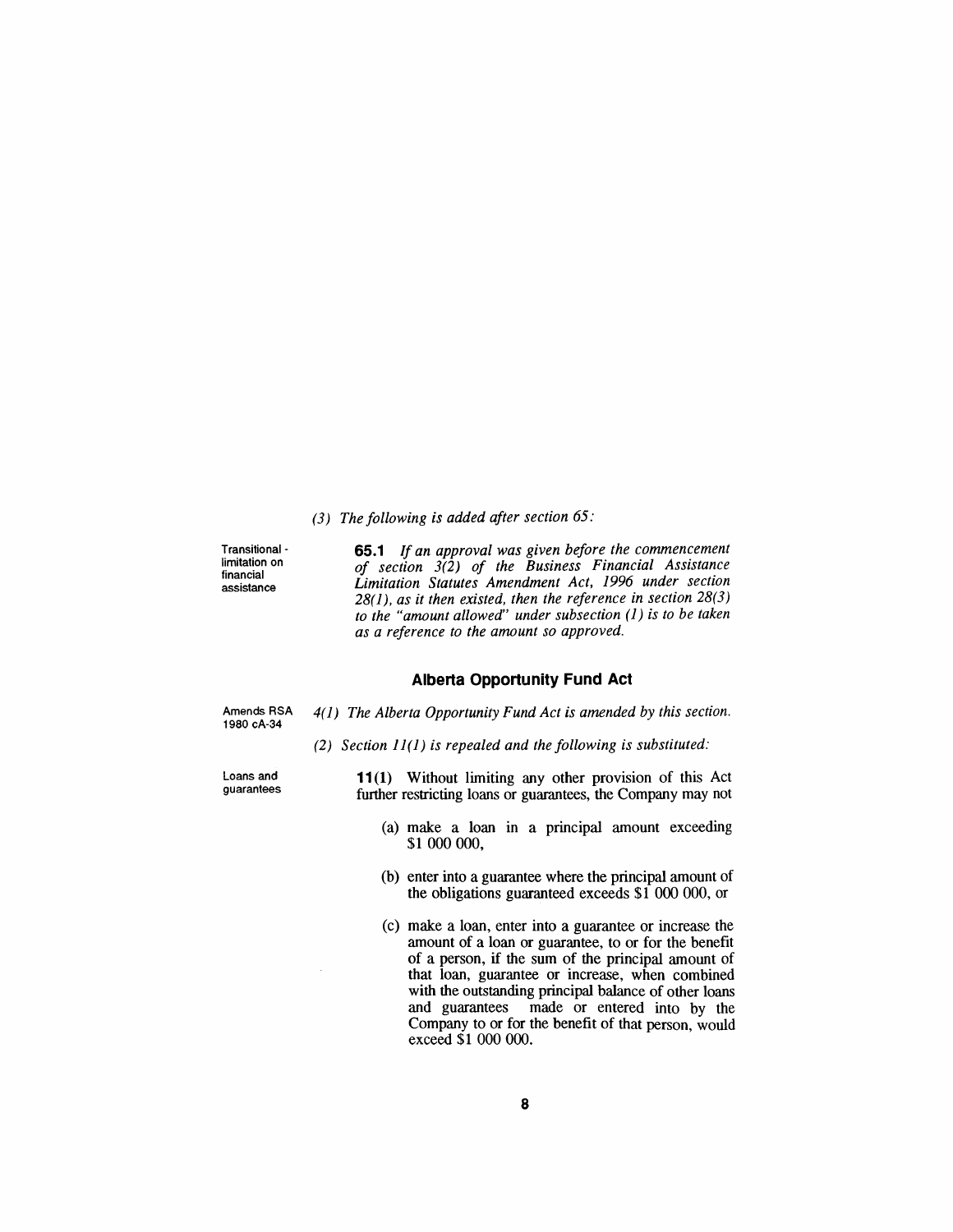*(c) the increase is made once only in respect of any existing loan or guarantee.*

*(3) Where a loan or guarantee to which this section applies has been made or executed, the Corporation may*

- *(a) in the case of a loan, convert the loan in whole or in part to a guarantee, or*
- *(b) in the case of a guarantee, convert the guarantee in whole or in part to a loan,*

*without obtaining the approval of the Lieutenant Governor in Council ifthe resulting loan or guarantee or both, as the case may be, do not exceed in total the amount approved by the Lieutenant Governor in Council for the original loan or guarantee under subsection (1) or as providedfor under subsection (2).*

*(4) If a conflict arises between this section and section 74 of the Financial Administration Act with respect to the operation of this section, this section prevails.*

*(3) Transitional - retention of higher amount approved before commencement.*

#### *Alberta Opportunity Fund Act*

*4(1) Amends chapter A-34 of the Revised Statutes of Alberta 1980.*

*(2) Section 11(1) presently reads:*

*11(1) No loan or guarantee made under this Act may exceed \$1 000 000 except by order of the Lieutenant Governor in Council.*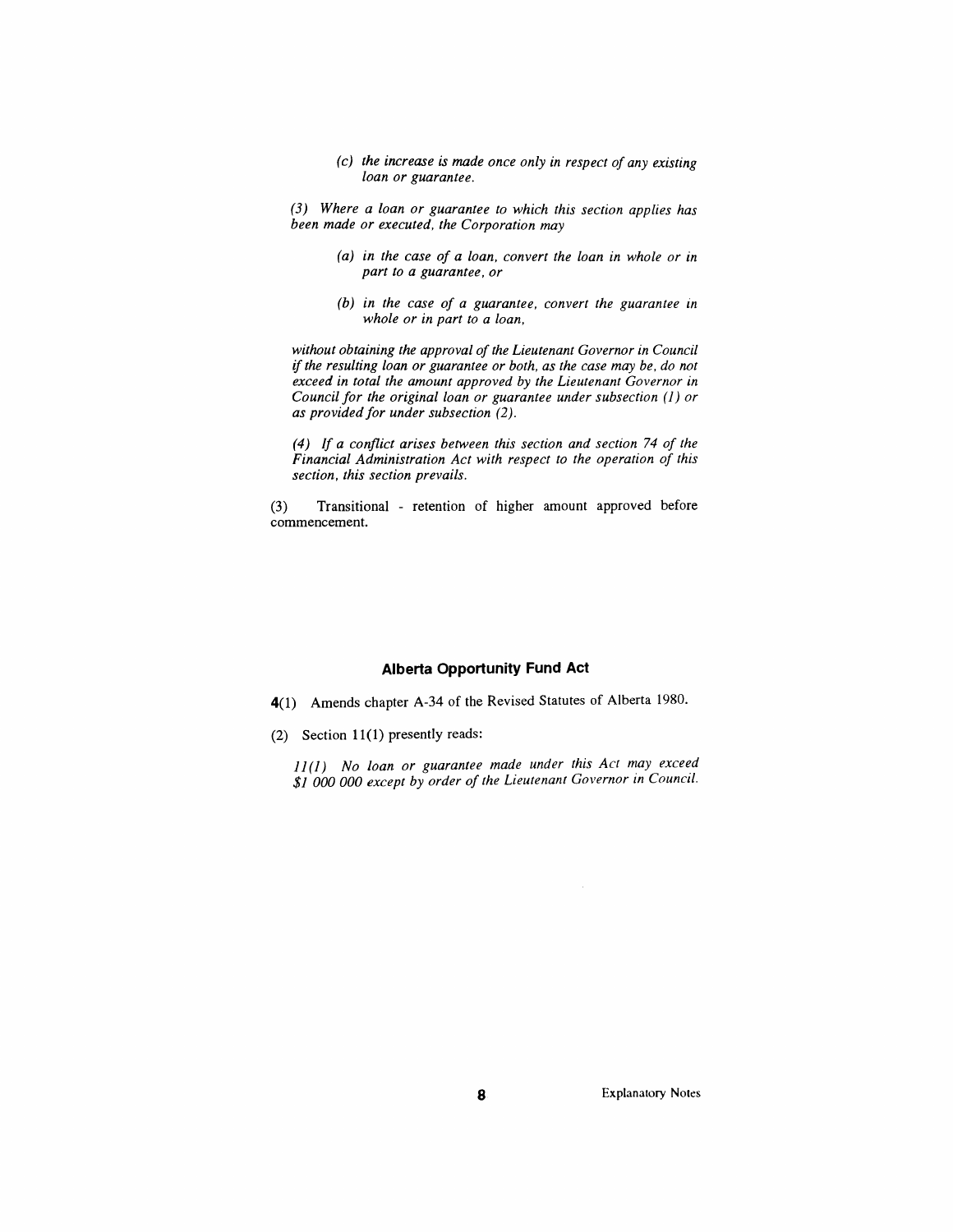#### *Feeder Associations Guarantee Act*

*Amends RSA 1980 cF-8*

*5(1) The Feeder Associations Guarantee Act is amended by this section.*

*(2) Section 2 is amended by adding the following after subsection (3):*

*(4) At least every 5th calendar year, if during that period subsection (1) has not been repealed and a Government Bill has not been introduced into the Legislative Assembly that, if passed, would have the effect of repealing that enactment, the Minister shall ensure that a member of the Executive Council introduces into the Legislative Assembly a motion that would have the effect of facilitating a debate in the Assembly on the question of whether or not the enactment should be repealed.*

*(3) The following is added after section 5:*

*Transitional legislative review*

*6 If applicable, the first motion required by section 2(4) following its commencement must, notwithstanding that enactment, be introduced in or before the first sitting of the Legislative Assembly held in 1999.*

#### *Government Emergency Guarantee Act*

*Repeals RSA 1980 cG-6*

*6 The Government Emergency Guarantee Act is repealed.*

*Irrigation Act*

*Amends RSA 1980 cl-11*

- *7(1) The Irrigation Act is amended by this section.*
	- *(2) Section 47 is amended by adding the following after subsection (5):*

*(6) At least every 5th calendar year, if during that period subsection (4) has not been repealed and a Government Bill has not been introduced into the Legislative Assembly that, if passed, would have the effect of repealing that enactment, the Minister shall ensure that a member of the Executive Council introduces into the Legislative Assembly a motion that would have the effect of facilitating a debate in the Assembly on the question of whether or not the enactment should be repealed.*

*(3) The following is added after section 193:*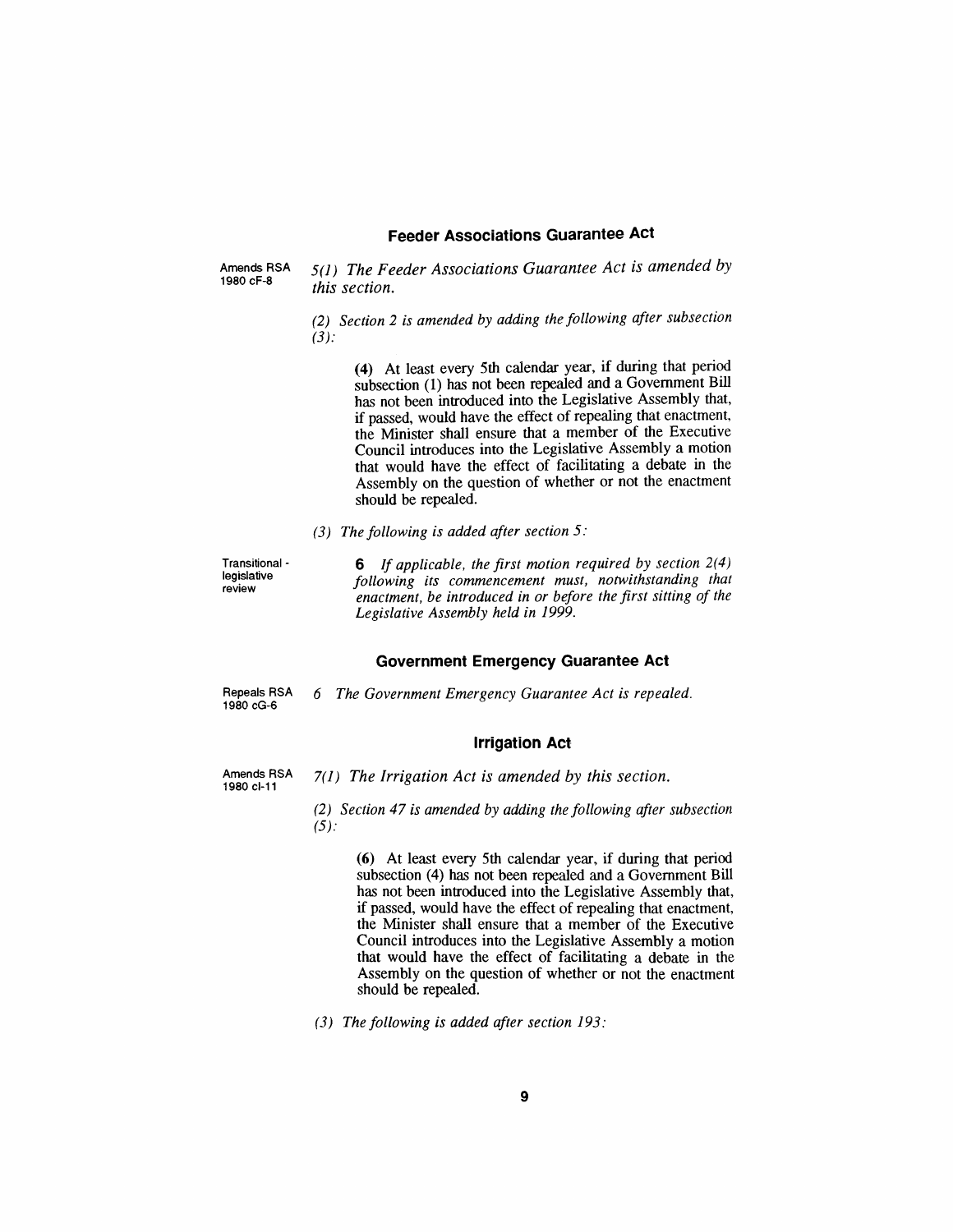#### *Feeder Associations Guarantee Act*

- *5(1) Amends chapter F-8 of the Revised Statutes of Alberta 1980.*
- *(2) Requirement to review Act.*

 $\ddot{\phantom{a}}$ 

*(3) Transitional - legislative review.*

#### *Government Emergency Guarantee Act*

 $\ddot{\phantom{a}}$ 

 $\sim$ 

*6 Repeals chapter G-6 of the Revised Statutes of Alberta 1980.*

## *irrigation Act*

- *7(1) Amends chapter I-11 of the Revised Statutes of Alberta 1980.*
- *(2) Requirement to review guarantee provision.*

*(3) Transitional - legislative review.*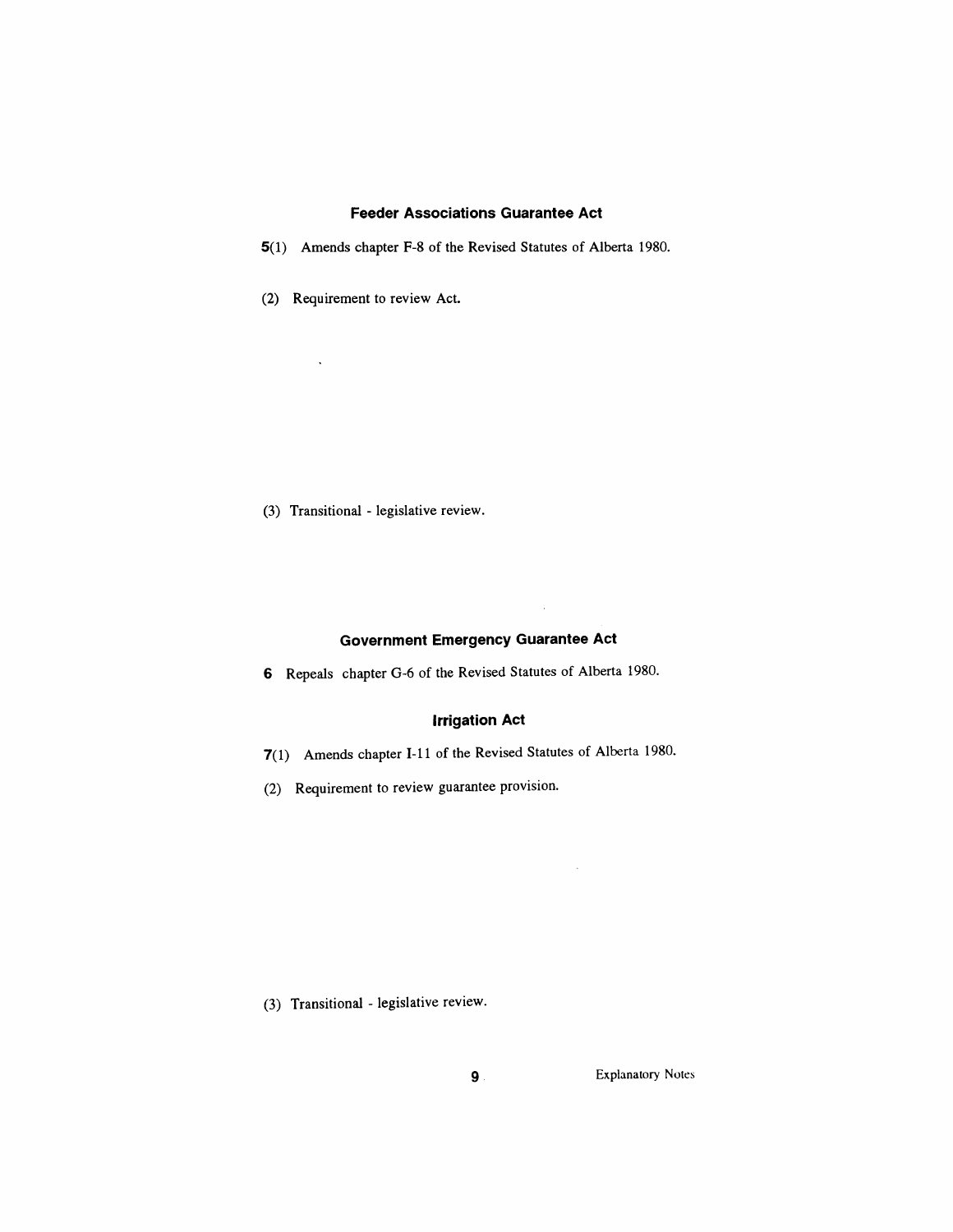*Transitional legislative review 194 If applicable, the first motion required by section 47(6)following its commencement must, notwithstanding that enactment, be introduced in or before the first sitting of the Legislative Assembly held in 1999.*

#### *Livestock and Livestock Products Act*

*Amends RSA 1980 cL-24*

- *8(1) The Livestock and Livestock Products Act is amended by this section.*
	- *(2) The following is added after section 13.3:*

*Review of advances by Legislative Assembly*

*13.4 At least every 5th calendar year, if during that period sections 13.2 and 13.3 have not been repealed and a Government Bill has not been introduced into the Legislative Assembly that, if passed, would have the effect of repealing those enactments, the Minister shall ensure that a member of the Executive Council introduces into the Legislative Assembly a motion that would have the effect of facilitating a debate in the Assembly on the question of whether or not the enactments should be repealed.*

*(3) The following is added after section 22:*

*Transitional legislative review*

*23 If applicable, the first motion required by section 13.4 following its commencement must, notwithstanding that enactment, be introduced in or before the first sitting of the Legislative Assembly held in 1999.*

### *Oil Sands Technology and Research Authority Act*

*Amends RSA 1980 cO-6*

*9(1) The Oil Sands Technology and Research Authority Act is amended by this section.*

*(2) Section 19(7) is amended*

- *(a) in clause (a) by striking out "and loans";*
- *(b) by repealing clause (b).*

*(3) Section 20 is amended*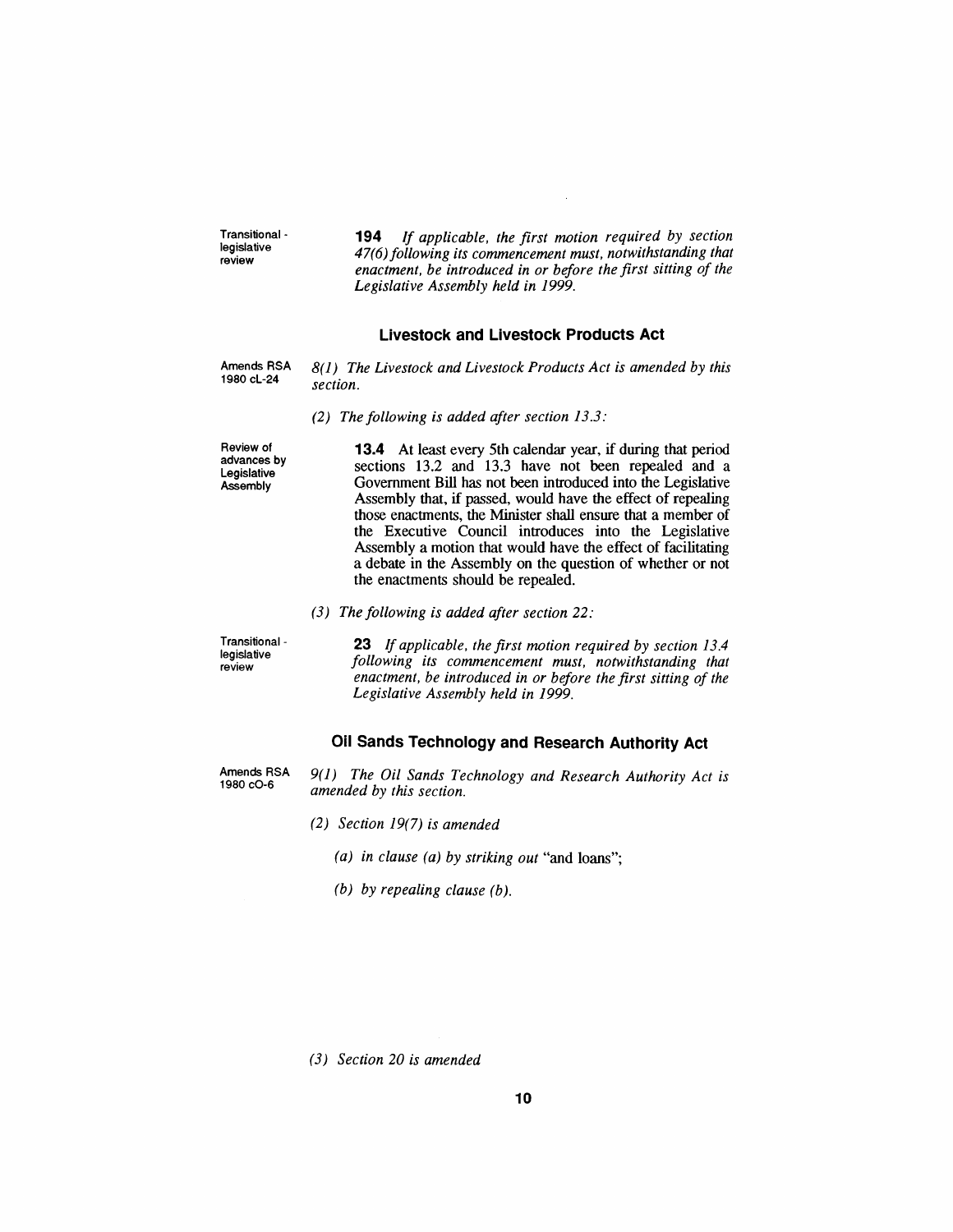### *Livestock and Livestock Products Act*

- *8(1) Amends chapter L-24 of the Revised Statutes of Alberta 1980.*
- *(2) Requirement to review advances.*

*(3) Transitional - legislative review.*

#### *Oil Sands Technology and Research Authority Act*

- *9(1) Amends chapter 0-6 of the Revised Statutes of Alberta 1980.*
- *(2) Section 19(7) presently reads:*
	- *(7) The following shall be paid out of the Fund:*
		- *(a) grants and loans made by the Authority pursuant to this Part;*
		- *(b) money which the Government is required to pay by reason of its liability as guarantor under a guarantee given on its behalf under this Part;*
		- *(c) all other expenditures made by the Authority pursuant to section 20 or pursuant to any agreement or arrangement entered into under section 23.*
- *(3) Section 20 presently reads in part:*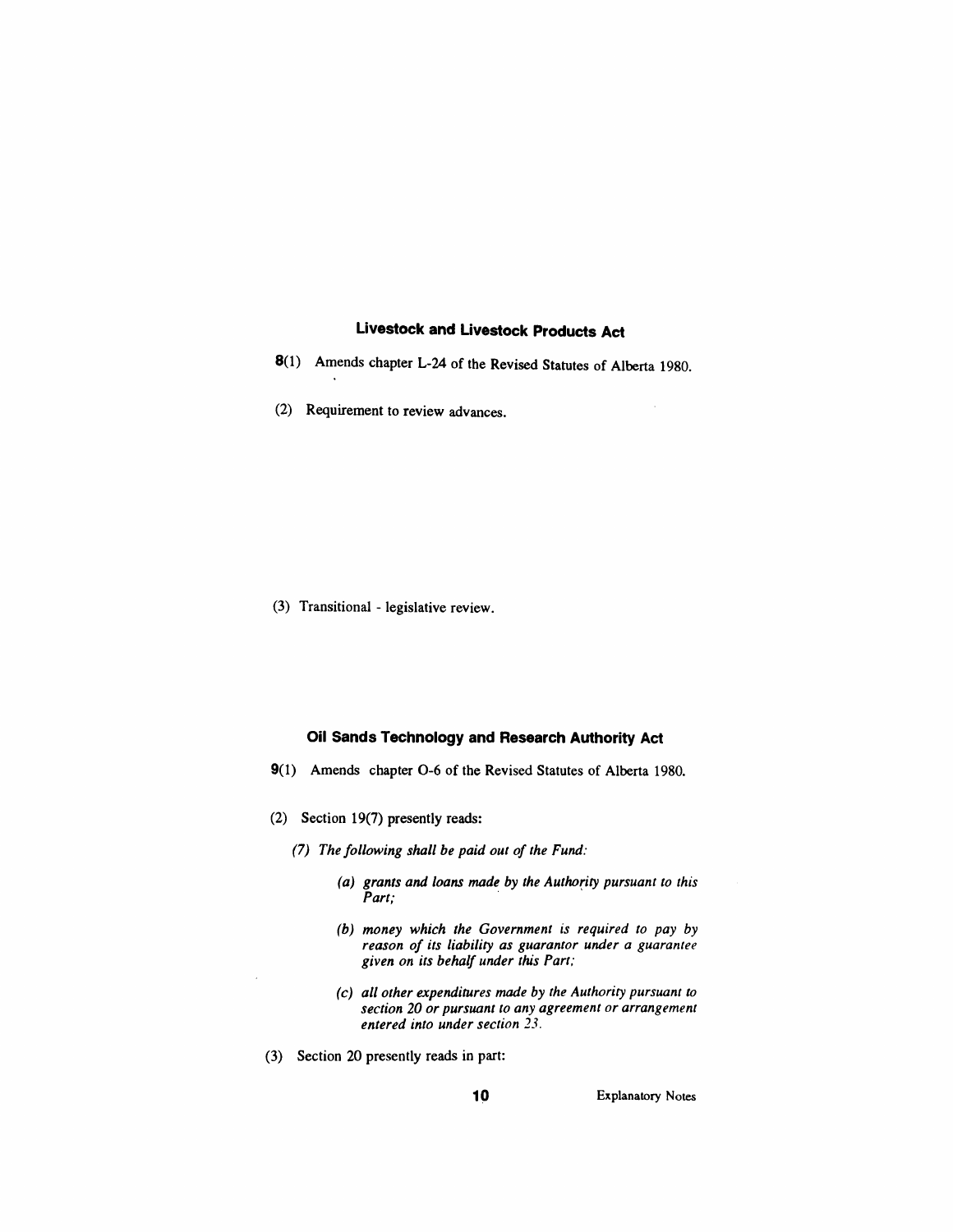- *(a) in subsection (1) by repealing clause (b);*
- *(b) by repealing subsection (2);*
- *(c) in subsection (3) by striking out "or loan" wherever it occurs.*

*(4) Section 21 is repealed.*

- *(5) Section 22 is amended*
	- *(a) in clause (a) by striking out ", loan or guarantee";*
	- *(b) in clause (j) by striking out "and the granting of loans and giving of guarantees".*
- *(6) Section 23(1)(d) is amended by striking out "or loan".*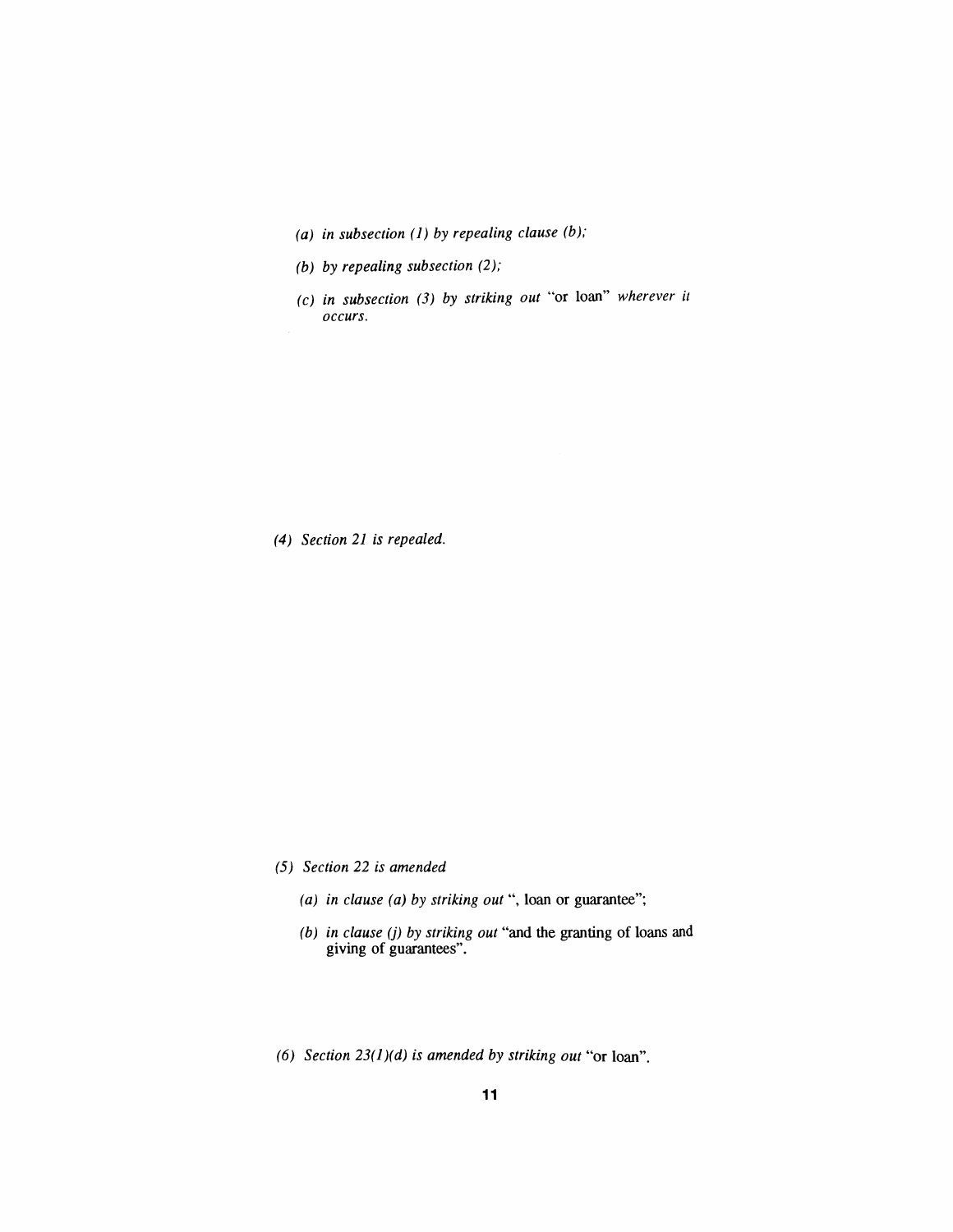#### *20(1) Subject to the regulations, the Authority*

*(b) may make loans to personsfor research projects;*

*(2) The cost of any research project in respect of which a loan or guarantee is made under this Part may, in the discretion of the Authority, include labour costs for the Authority's own employees and fees and other charges paid by the Authority for independent experts and for professional consultative services performed on a contract basis.*

- *(3) The Authority may, as a condition to making any grant or loan,*
	- *(a) require that the person in whose favour the grant or loan is made agree to any supervision by the Authority of his research operations the Authority requires,*
		- *(b) require that the person in whose favour the grant or loan is made enter into an agreement under section 23, or*
		- *(c) prescribe any other conditions on which the grant or loan will be made.*
- *(4) Section 21 presently reads:*

*21(1) The Provincial Treasurer may, on the recommendation of the Authority, guarantee on behalf of the Government of Alberta the repayment, as to principal or interest or both, of a loan made to any person for the purposes of a research project.*

- *(2) A guarantee of a loan pursuant to subsection (1)*
	- *(a) shall be in the form approved by the Provincial Treasurer, and*
	- *(b) may be executed on behalf of the Government by the Provincial Treasurer, the Deputy Provincial Treasurer or by any other person designated by an order of the Lieutenant Governor in Council,*

*and the signature on the guarantee by any person referred to in clause (b) is conclusive proof that the relevant provisions of this section have been complied with.*

- *(5) Section 22 presently reads in part:*
	- *22 The Lieutenant Governor in Council may make regulations*
		- *(a) prescribing the information that is to be included in or is to accompany any application for a grant, loan or guarantee under Part 3;*
		- *(j) governing the making of grants or other payments and the granting of loans and giving of guarantees under Part 3;*
- *(6) Section 23(1) presently reads in part:*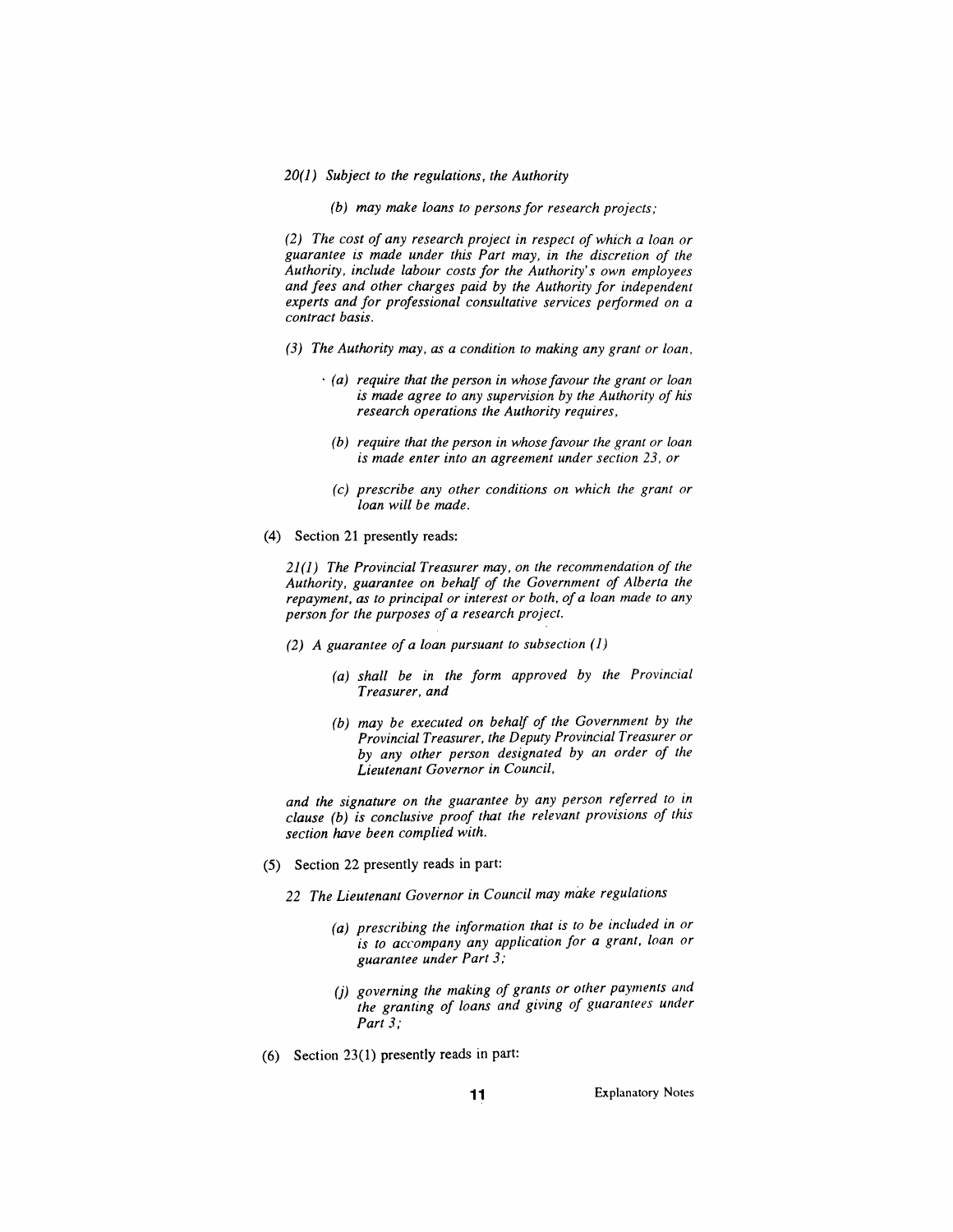#### *Rural Electrification Loan Act*

*Amends RSA 1980 cR-18*

*10(1) The Rural Electrification Loan Act is amended by this section.*

*(2) The following is added after section 33:*

*Review of loans by Legislative Assembly*

*34 At least every 5th calendar year, if during that period sections 3 and 30 have not been repealed and a Government Bill has not been introduced into the Legislative Assembly that, if passed, would have the effect of repealing those enactments, the Minister shall ensure that a member of the Executive Council introduces into the Legislative Assembly a motion that would have the effect of facilitating a debate in the Assembly on the question of whether or not the enactments should be repealed.*

| Transitional - |  |
|----------------|--|
| legislative    |  |
| review         |  |

*35 If applicable, the first motion required by section 34 following its commencement must, notwithstanding that enactment, be introduced in or before the first sitting of the Legislative Assembly held in 1999.*

#### *Rural Electrification Long Term Financing Act*

*Amends RSA 1980 cR-17*

*11(1) The Rural Electrification Long Term Financing Act is amended by this section.*

*(2) Section 2 is amended by renumbering it as section 2(1) and by adding the following after subsection (1):*

> *(2) At least every 5th calendar year, if during that period subsection (1) has not been repealed and a Government Bill has not been introduced into the Legislative Assembly that, if passed, would have the effect of repealing that enactment, the Minister shall ensure that a member of the Executive Council introduces into the Legislative Assembly a motion that would have the effect of facilitating a debate in the Assembly on the question of whether or not the enactment should be repealed.*

*(3) The following is added after section 29:*

*Transitional legislative review*

*30 If applicable, the first motion required by section 2(2) following its commencement must, notwithstanding that enactment, be introduced in or before the first sitting of the Legislative Assembly held in 1999.*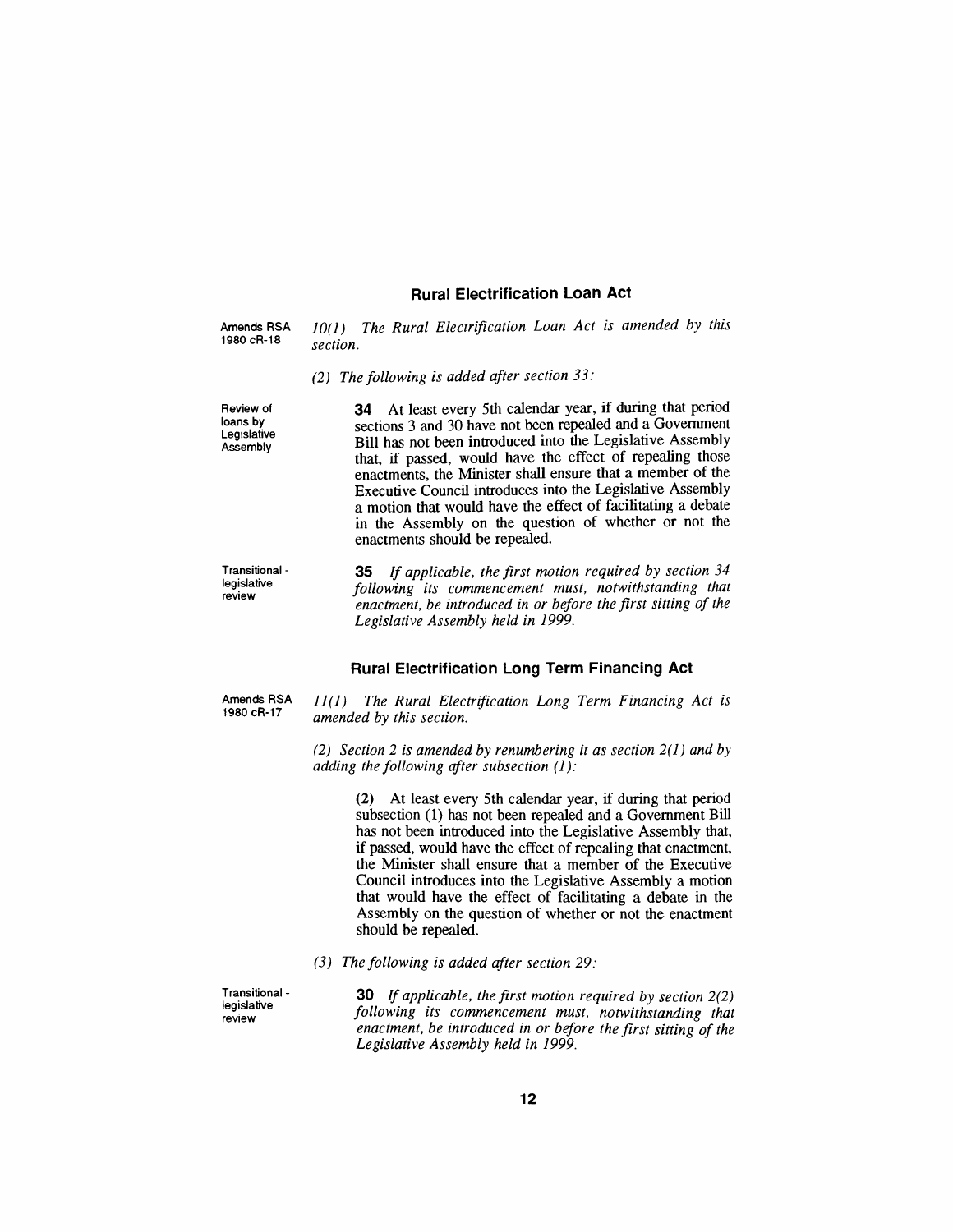- *23(1) The Authority may enter into an agreement with*
	- *(d) a person in whose favour a grant or loan has been or is proposed to be made under Part 3 for a research project,*

#### *Rural Electrification Loan Act*

*10(1) Amends chapter R-18 of the Revised Statutes of Alberta 1980.*

*(2) Requirement to review loan provisions and transitional legislative review provision.*

# *Rural Electrification Long Term Financing Act*

- *11(1) Amends chapter R-17 of the Revised Statutes of Alberta 1980.*
- *(2) Requirement to review loan provision.*

*(3) Transitional - legislative review.*

 $\bar{z}$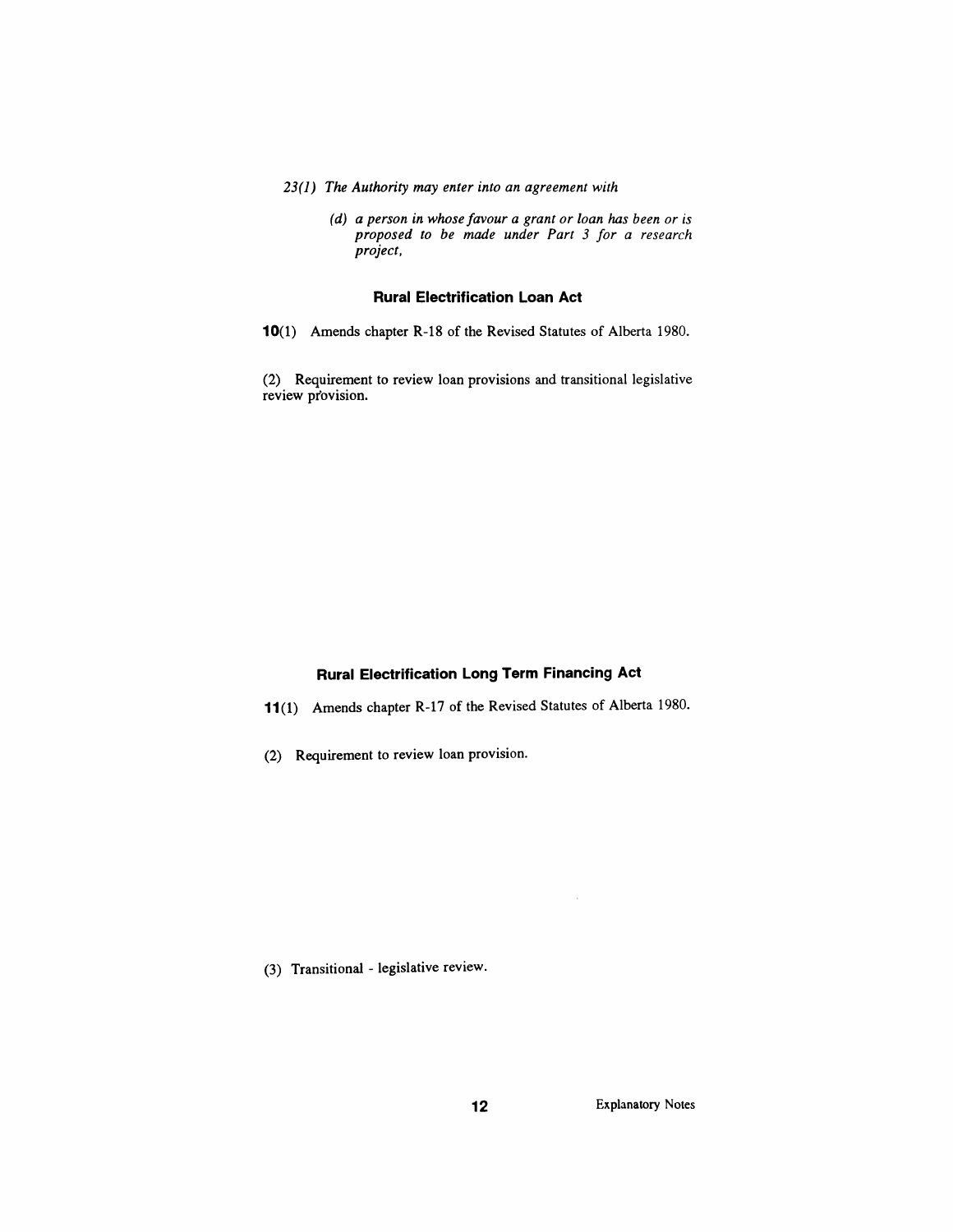#### *Rural Utilities Act*

| Amends SA<br>1985 cR-21 | $12(1)$ The Rural Utilities Act is amended by this section. |
|-------------------------|-------------------------------------------------------------|
|                         | (2) The following is added after section $33$ :             |

*Review of guarantees by Legislative Assembly*

*33.1 At least every 5th calendar year, if during that period sections 32 and 33 have not been repealed and a Government Bill has not been introduced into the Legislative Assembly that, if passed, would have the effect of repealing those enactments, the Minister shall ensure that a member of the Executive Council introduces into the Legislative Assembly a motion that would have the effect of facilitating a debate in the Assembly on the question of whether or not the enactments should be repealed.*

*(3) The following is added before section 54:*

*Transitional legislative review*

*53.1 If applicable, the first motion required by section 33.1 following its commencement must, notwithstanding that enactment, be introduced in or before the first sitting of the Legislative Assembly held in 1999.*

#### *Special Waste Management Corporation Act*

*Amends SA 1982 cS-21.5 13(1) The Special Waste Management Corporation Act is amended by this section.*

> *(2) Subsections (1) and (2) ofsection 11 are amended by adding "and" at the end of clause (a), by striking out "and" at the end of clause (b) and by repealing clause (c).*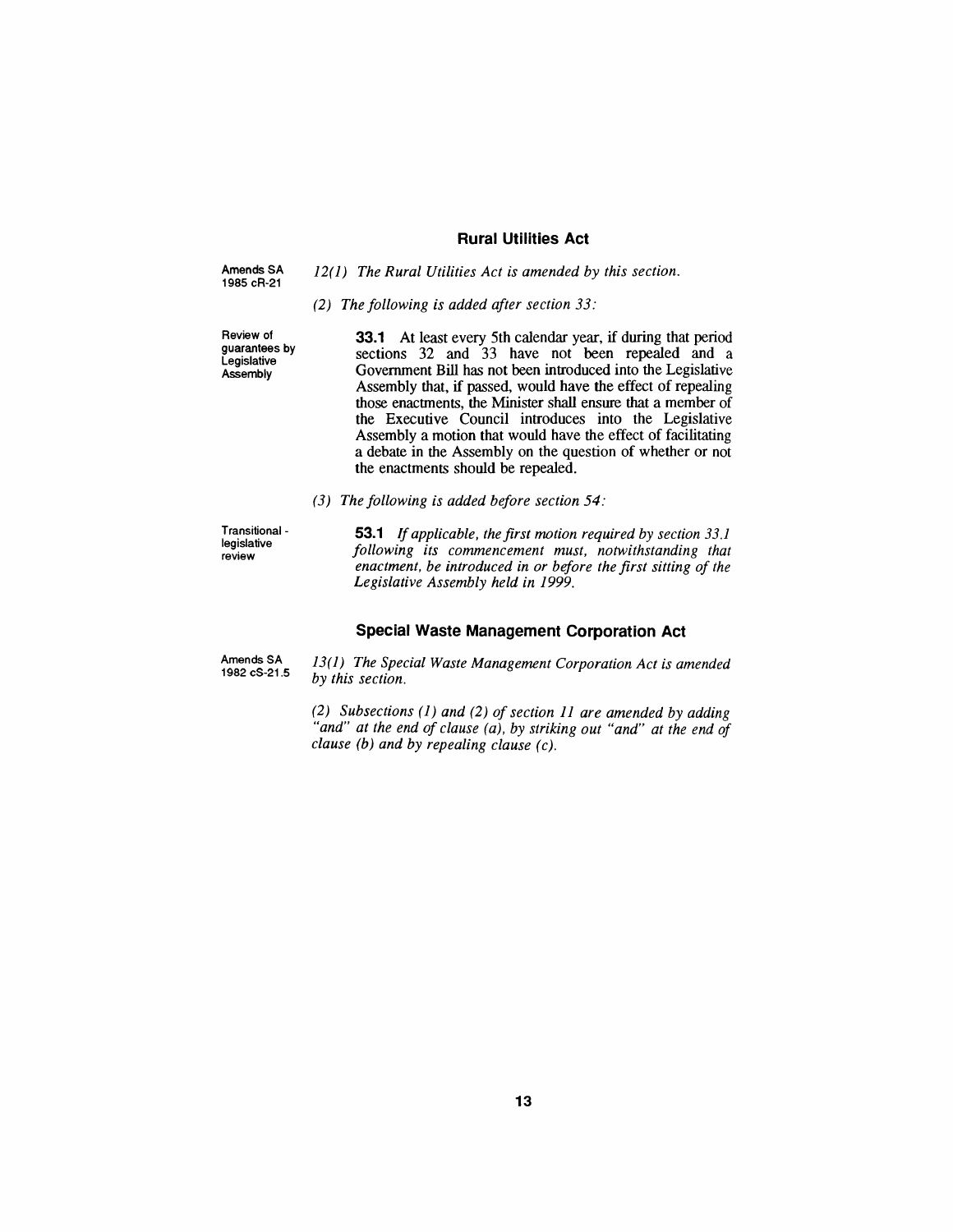#### *Rural Utilities Act*

- *12(1) Amends chapter R-21 of the Statutes of Alberta, 1985.*
- *(2) Requirement to review guarantee provisions.*

*(3) Transitional - legislative review.*

#### *Special Waste Management Corporation Act*

- *13(1) Amends chapter S-21.5 of the Statutes of Alberta, 1982.*
- *(2) Section 11 presently reads:*

*11(1) The Corporation in the furtherance of its objects may by by-law*

- *(a) borrow money,*
- *(b) issue notes, bonds, debentures or other securities or mortgage or pledge any of the Corporation's property to secure money borrowed by or an obligation or liability of the Corporation, and*
- *(c) guarantee the indebtedness of any person acting as agent of the Corporation for the purposes of carrying out the Corporation's objects.*
- *(2) The repayment of*
	- *(a) the principal and interest of any borrowings by the Corporation,*
	- *(b) the principal and interest of and any premiums payable under, any notes, bonds, mortgages.*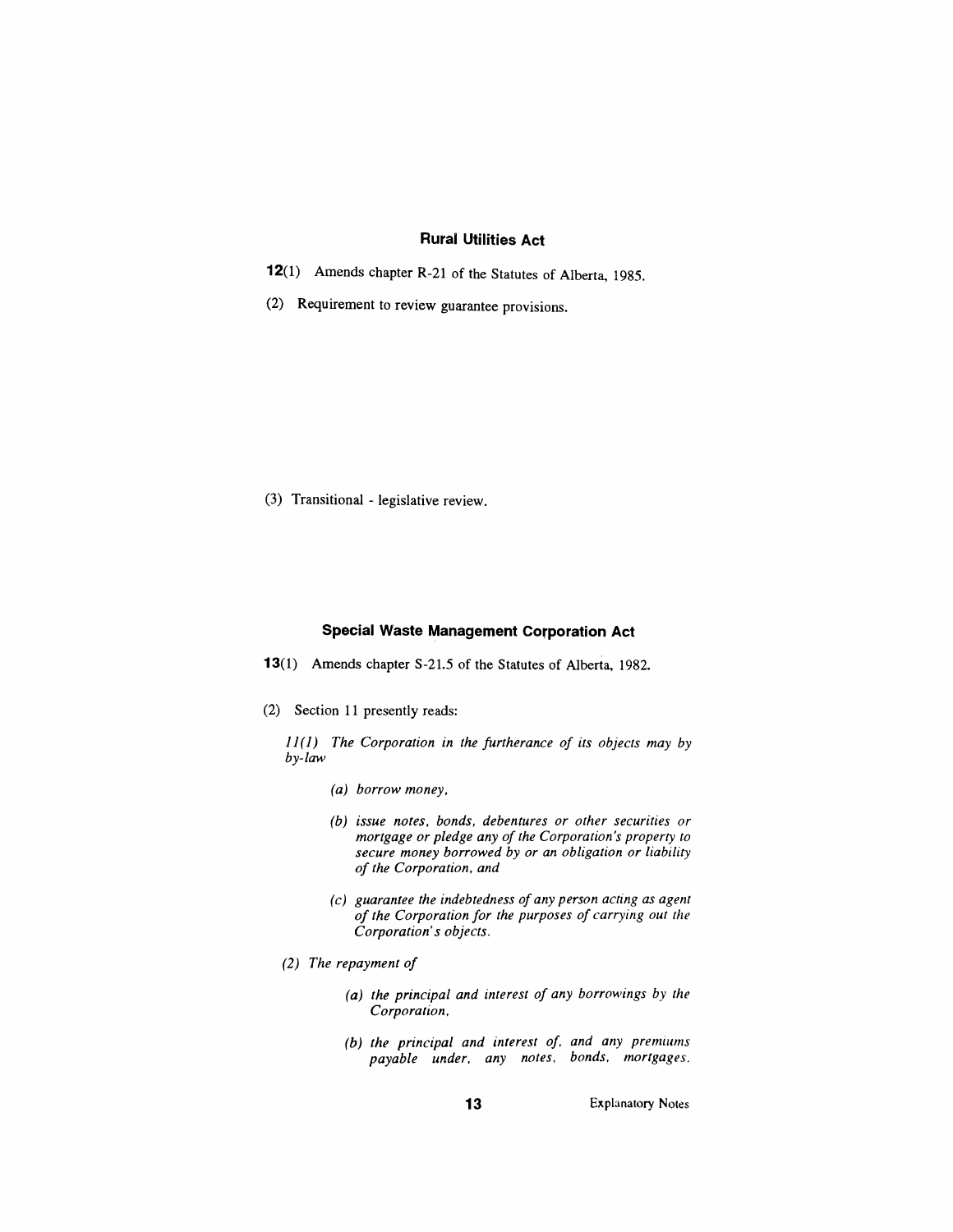#### *Treasury Branches Act*

*Amends RSA 1980 cT-7*

*14(1) The Treasury Branches Act is amended by this section.*

#### *(2) The following is added after section 21:*

*Review of guarantee, etc., provisions by Legislative Assembly*

*Transitional legislative review*

*22 At least every 5th calendar year, if during that period section 6 has not been repealed and a Bill has not been introduced into the Legislative Assembly that, if passed, would have the effect of repealing that enactment, the Minister shall ensure that a member of the Executive Council introduces into the Legislative Assembly a motion that would have the effect of facilitating a debate in the Assembly on the question of whether or not the enactment should be repealed.*

*23 If applicable, the first motion required by section <sup>22</sup> following its commencement must, notwithstanding that enactment, be introduced in or before the first sitting of the Legislative Assembly held in 1999.*